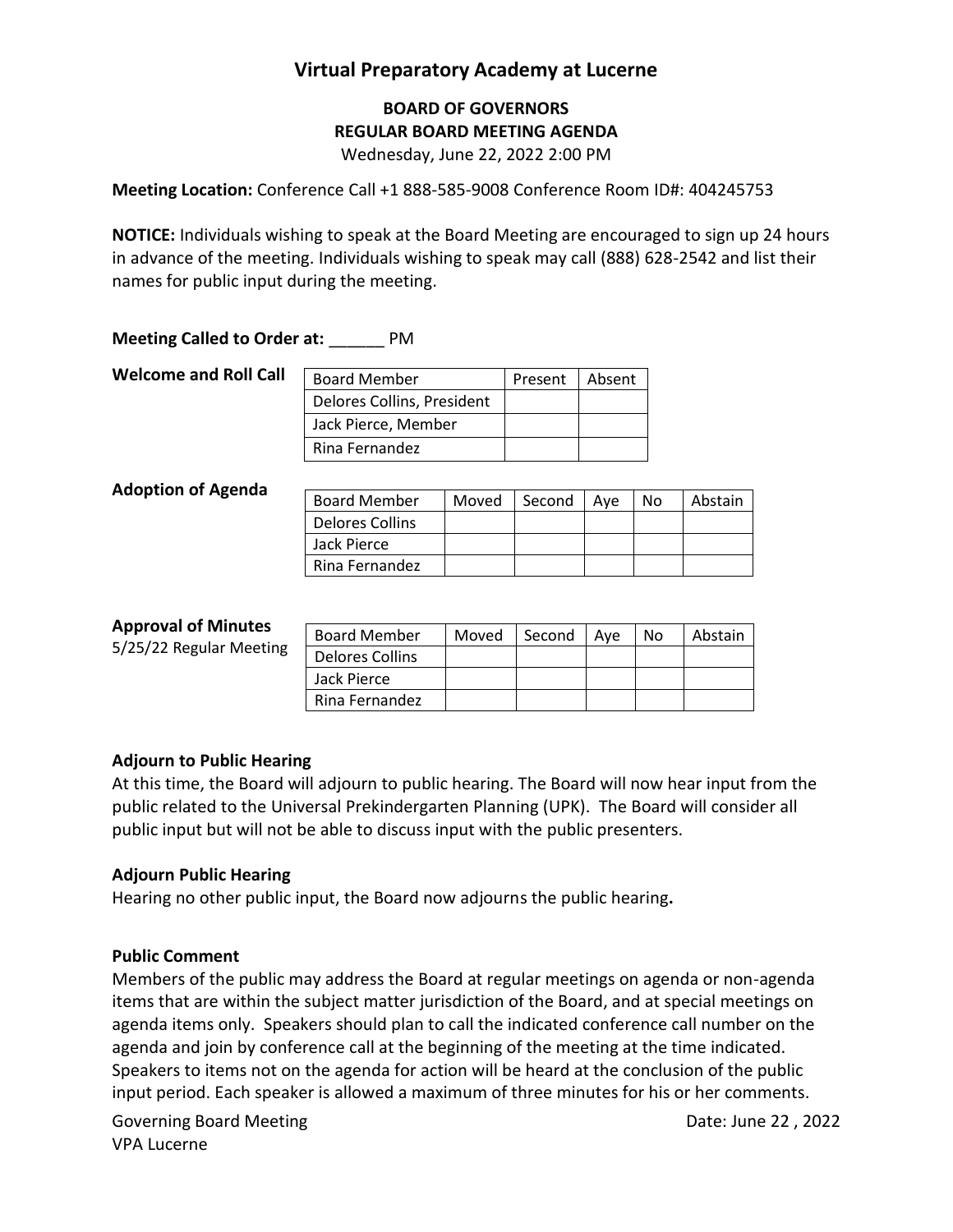Accommodations are made for translation and for those needing assistance. Each speaker may only make a single appearance at each Board Meeting. Exceptions are made for items labeled "Public Hearing".

# **Administrative Reports:**

Michelle Romaine, Head of School Kristen Mandell, Assistant Head of Schools/Operations Manager English Language Coordinator, Sandra Reynolds

## **New Business for Action**

# **22.06.01 Education Protection Account (EPA)**

Pursuant to Article XIII, Section 36 of the California Constitution, school districts, county office of education, and community college districts (LEAs) are required to post an accounting of funds received from the Education Protection Account (EPA) and how those funds are expended on their district web sites**.** https://lucerne.virtualpreparatoryacademy.com/school-board/

| <b>Board Member</b> | Moved | Second | Ave | N٥ | Abstain |
|---------------------|-------|--------|-----|----|---------|
| Delores Collins     |       |        |     |    |         |
| Jack Pierce         |       |        |     |    |         |
| Rina Fernandez      |       |        |     |    |         |

# **22.06.02 Certificated Employee Contracts**

It is recommended that the Board ratify the following employee contracts to include: 22230007, 22230008, 22230009, 22230010, 22230011, 22230012, 22230013, 22230014, 22230015, 22230016, 22230017, 22230018, 22230019, 22230020, 22230021, 22230022, 22230023, 22230024, 22230025, 22230026, 22230027, 22230028, 22230029, 22230030. To include: one new high school teacher, re-hiring elementary teachers, re-hiring middle school teachers, re-hiring high school teacher, re-hiring administrative team, re-hiring student success coach, and hiring one new student success coach.

| <b>Board Member</b>    | Moved | Second | Ave | Nο | Abstain |
|------------------------|-------|--------|-----|----|---------|
| <b>Delores Collins</b> |       |        |     |    |         |
| Jack Pierce            |       |        |     |    |         |
| Rina Fernandez         |       |        |     |    |         |

### **22.06.03 Updated 22-23 School Calendar**

The 22-23 School Calendar was previously approved, but VPAL staff would like to formally recognize Juneteenth on the school calendar.

| <b>Board Member</b> | Moved | Second I | Ave | Nο | Abstain |
|---------------------|-------|----------|-----|----|---------|
| Delores Collins     |       |          |     |    |         |
| Jack Pierce         |       |          |     |    |         |
| Rina Fernandez      |       |          |     |    |         |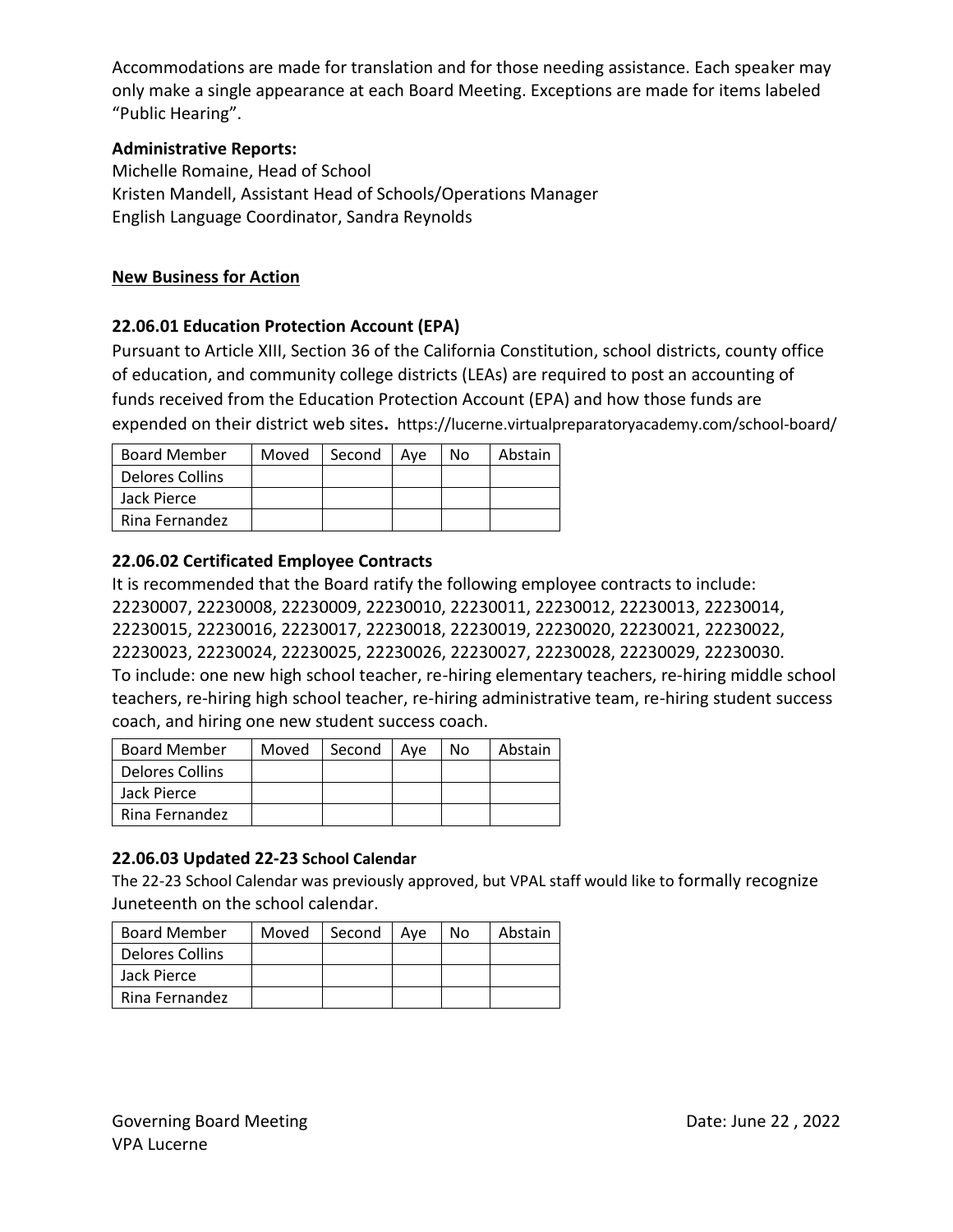#### **22.06.04 SY22-23 Board Meeting Dates**

| <b>Board Member</b> | Moved | Second | Ave | Nο | Abstain |
|---------------------|-------|--------|-----|----|---------|
| Delores Collins     |       |        |     |    |         |
| Jack Pierce         |       |        |     |    |         |
| Rina Fernandez      |       |        |     |    |         |

## **22.06.05 22-23 Parent/Guardian/Student Handbook**

The Handbook was designed to provide an understanding of the general rules and guidelines for attending and receiving instruction at Virtual Preparatory Academy at Lucerne.

| <b>Board Member</b> | Moved L | Second   Ave | No. | Abstain |
|---------------------|---------|--------------|-----|---------|
| Delores Collins     |         |              |     |         |
| Jack Pierce         |         |              |     |         |
| Rina Fernandez      |         |              |     |         |

#### **Motion for Adjournment**

| <b>Board Member</b> | Moved | Second   Ave | N٥ | Abstain |
|---------------------|-------|--------------|----|---------|
| Delores Collins     |       |              |    |         |
| Jack Pierce         |       |              |    |         |
| Rina Fernandez      |       |              |    |         |

# **Meeting adjourned at: \_\_\_\_\_\_ P.M.**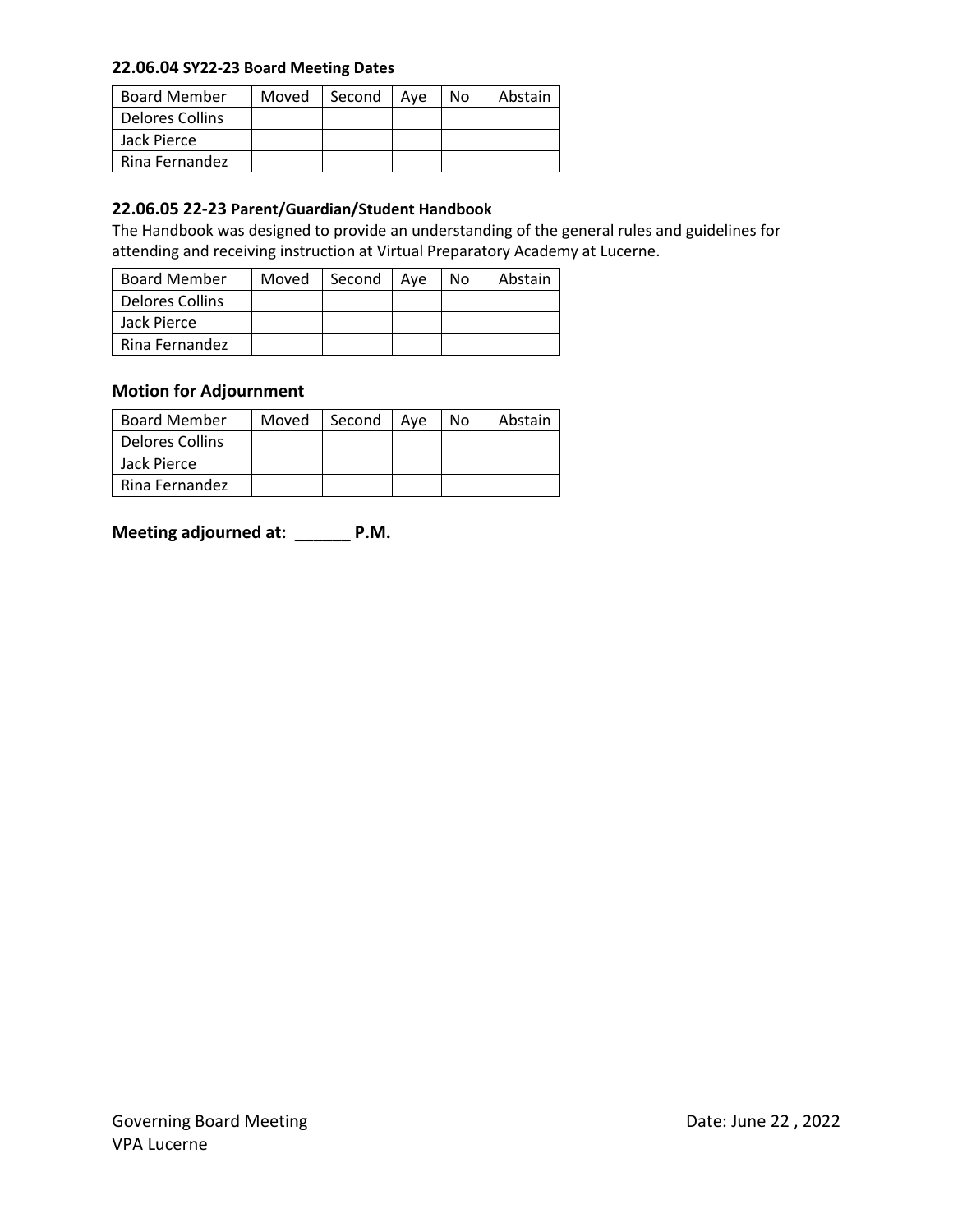

# **Virtual Preparatory Academy at Lucerne Education Protection Account (EPA) Spending Plan**

The Education Protection Account (EPA) was created in November 2012 by Proposition 30, The Schools and Local Public Safety Protection Act of 2012, and it was implemented in 2013. The EPA is governed by Section 36 of Article XIII of the California Constitution, which was amended by Proposition 55 in November 2016. The revenues generated from Proposition 30 are deposited into an account called the Education Protection Account (EPA). Charter schools such as Virtual Preparatory Academy at Lucerne receive funds from the Education Protection Account based on their proportionate share of the statewide revenue limit amount.

Proposition 30 provides that governing boards of local agencies such as Virtual Preparatory Academy at Lucerne have the sole authority to determine how they spend EPA funds, provided that the spending plan must be approved during a public meeting of the governing board. EPA funds cannot be used for the salaries or benefits of administrators or any other administrative costs.

Each year, the local agency must publish on its website an accounting of how much money was received from the EPA and how the funds were expended. The estimated EPA entitlement for Virtual Preparatory Academy at Lucerne is as follows:

2021-2022 School Year \$79,202. EPA funds have been and will be used to cover: Psychological Services for social and emotional support Attendance and Social Work Services Instructional Library, Media, and Technology

2020-21 School Year \$12,456. EPA funds have been and will be used to cover: Speech Pathology and Audiology Services Instructional Library, Media, and Technology Services Instructional Supervision and Administration

This plan will be updated to reflect the actual amount of EPA funds received each year. Additional information will also be available in the Virtual Preparatory Academy at Lucerne financial report.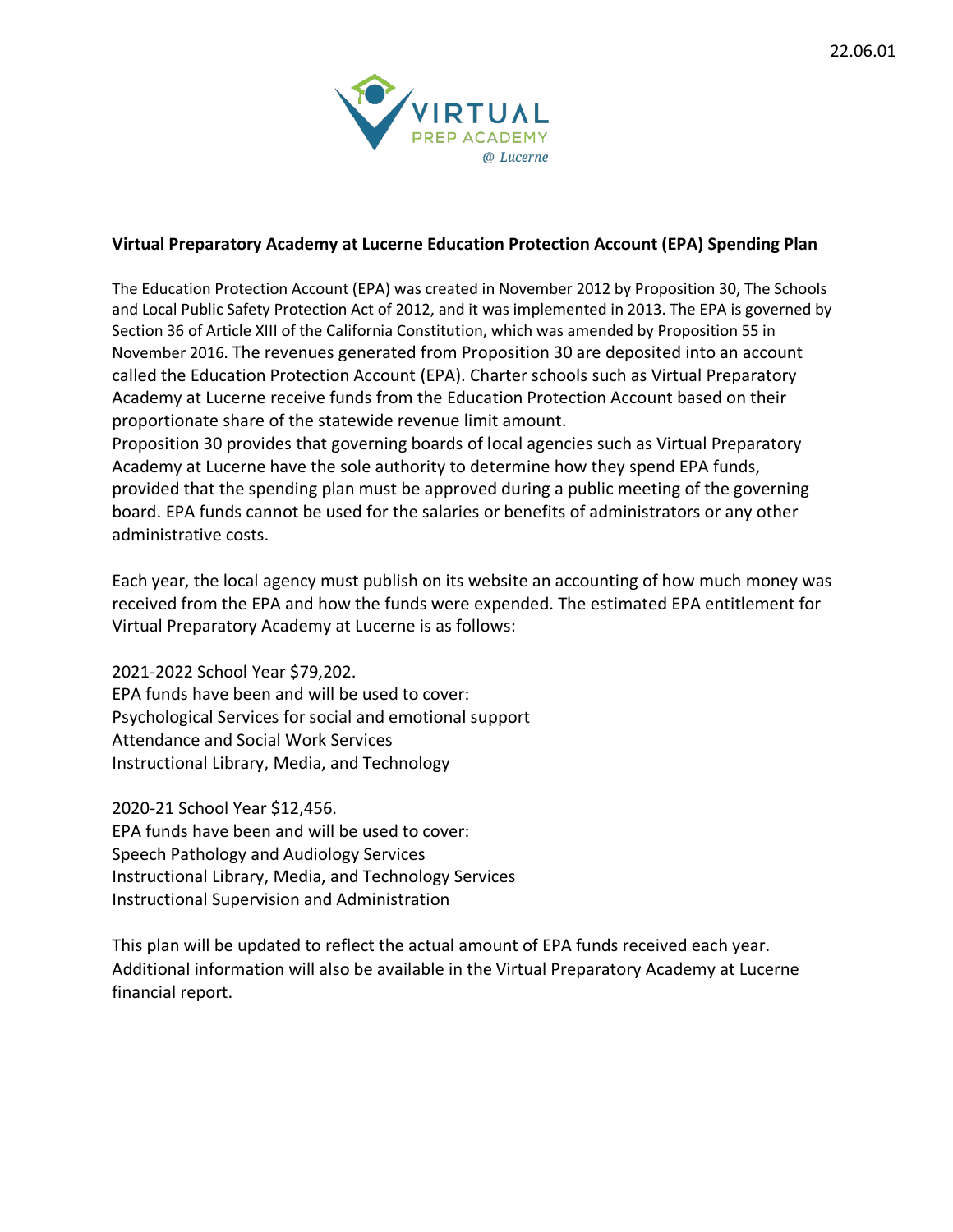|                         | <b>July 2022</b> |                |     |                |    |                |  |  |  |  |  |  |  |  |
|-------------------------|------------------|----------------|-----|----------------|----|----------------|--|--|--|--|--|--|--|--|
| Sun                     | Mon              | <b>Tue</b>     | Fri | <b>Sat</b>     |    |                |  |  |  |  |  |  |  |  |
|                         |                  |                |     |                | 1  | $\overline{2}$ |  |  |  |  |  |  |  |  |
| $\overline{\mathbf{3}}$ | 4                | 5              | 6   | $\overline{7}$ | 8  | 9              |  |  |  |  |  |  |  |  |
| 10                      | 11               | 12<br>13<br>14 |     |                |    | 16             |  |  |  |  |  |  |  |  |
| 17                      | 18               | 19             | 20  | 21             | 22 | 23             |  |  |  |  |  |  |  |  |
| 24                      | 25               | 26             | 27  | 28             | 29 | 30             |  |  |  |  |  |  |  |  |
| 31                      |                  |                |     |                |    |                |  |  |  |  |  |  |  |  |

| <b>July 2022</b>        |            |            |         |    |        | <b>August 2022</b> |    |                 |    |    |            |     | September 2022 |            |            |            |         |    |     |                         |
|-------------------------|------------|------------|---------|----|--------|--------------------|----|-----------------|----|----|------------|-----|----------------|------------|------------|------------|---------|----|-----|-------------------------|
| Sun                     | <b>Mon</b> | <b>Tue</b> | Wed Thu |    | Fri    | <b>Sat</b>         |    | Sun Mon Tue Wed |    |    | <b>Thu</b> | Fri | <b>Sat</b>     | <b>Sun</b> | <b>Mon</b> | <b>Tue</b> | Wed Thu |    | Fri | Sat                     |
|                         |            |            |         |    |        |                    |    |                 |    |    | 4          | 5   | 6              |            |            |            |         |    |     | $\overline{\mathbf{3}}$ |
| $\overline{\mathbf{3}}$ | 4          |            | 6       |    | o<br>o | 9                  |    | $\bullet$       | 9  | 10 | 11         | 12  | 13             | 4          |            | 6          |         | 8  | 9   | <b>10</b>               |
| 10 <sup>°</sup>         | 11         | 12         | 13      | 14 | 15     | 16                 | 14 | 15              | 16 | 17 | 18         | 19  | 20             | 11         | 12         | 13         | 14      | 15 | 16  | 17                      |
| 17 <sup>2</sup>         | 18         | 19         | 20      | 21 | 22     | 23                 | 21 | 22              | 23 | 24 | 25         | 26  | 27             | 18         | 19         | 20         | 21      | 22 | 23  | 24                      |
| 24                      | 25         | 26         | 27      | 28 | 29     | 30                 | 28 | 29              | 30 | 31 |            |     |                | 25         | 26         | 27         | 28      | 29 | 30  |                         |

| September 2022 |     |     |     |     |                |                         |  |  |
|----------------|-----|-----|-----|-----|----------------|-------------------------|--|--|
| Sun            | Mon | Tue | Wed | Thu | Fri.           | <b>Sat</b>              |  |  |
|                |     |     |     | 1   | $\overline{2}$ | $\overline{\mathbf{3}}$ |  |  |
| $\overline{4}$ | 5   | 6   | 7   | 8   | 9              | 10                      |  |  |
| 11             | 12  | 13  | 14  | 15  | 16             | 17                      |  |  |
| 18             | 19  | 20  | 21  | 22  | 23             | 24                      |  |  |
| 25             | 26  | 27  | 28  | 29  | 30             |                         |  |  |

**October 2022 November 2022 December 2022**

|                | October 2022 |     |     |     |                |              |  |  |  |
|----------------|--------------|-----|-----|-----|----------------|--------------|--|--|--|
| Sun            | Mon          | Tue | Wed | Thu | Fri            | <b>Sat</b>   |  |  |  |
|                |              |     |     |     |                | $\mathbf{1}$ |  |  |  |
| $\overline{2}$ | 3            | 4   | 5   | 6   | $\overline{7}$ | 8            |  |  |  |
| 9              | 10           | 11  | 12  | 13  | 14             | 15           |  |  |  |
| 16             | 17           | 18  | 19  | 20  | 21             | 22           |  |  |  |
| 23             | 24           | 25  | 26  | 27  | 28             | 29           |  |  |  |
| 30             | 31           |     |     |     |                |              |  |  |  |
|                |              |     |     |     |                |              |  |  |  |

|              | January 2023   |     |     |     |     |            |  |  |  |
|--------------|----------------|-----|-----|-----|-----|------------|--|--|--|
| Sun          | Mon            | Tue | Wed | Thu | Fri | <b>Sat</b> |  |  |  |
| $\mathbf{1}$ | $\overline{2}$ | 3   | 4   | 5   | 6   | 7          |  |  |  |
| 8            | 9              | 10  | 11  | 12  | 13  | 14         |  |  |  |
| 15           | 16             | 17  | 18  | 19  | 20  | 21         |  |  |  |
| 22           | 23             | 24  | 25  | 26  | 27  | 28         |  |  |  |
| 29           | 30             | 31  |     |     |     |            |  |  |  |

|                |    |    | October 2022        |    |            |     | November 2022 |                     |    |    |    | December 2022 |      |            |            |            |         |    |            |           |
|----------------|----|----|---------------------|----|------------|-----|---------------|---------------------|----|----|----|---------------|------|------------|------------|------------|---------|----|------------|-----------|
|                |    |    | Sun Mon Tue Wed Thu |    | <b>Fri</b> | Sat |               | Sun Mon Tue Wed Thu |    |    |    | Fri           | Sat. | <b>Sun</b> | <b>Mon</b> | <b>Tue</b> | Wed Thu |    | <b>Fri</b> | Sat       |
|                |    |    |                     |    |            |     |               |                     |    |    | з  | 4             |      |            |            |            |         |    |            | -3        |
|                |    |    |                     | 6  |            | 8   | 6             |                     | 8  | 9  | 10 |               | 12   | 4          |            | 6          |         | 8  | 9          | <b>10</b> |
| $\overline{9}$ | 10 | 11 | 12                  | 13 | 14         | 15  | 13            | 14                  | 15 | 16 | 17 | 18            | 19   | 11         | 12         | 13         | 14      | 15 | 16         | 17        |
| 16             | 17 | 18 | 19                  | 20 | 21         | 22  | 20            | 21                  | 22 | 23 | 24 | 25            | 26   | 18         | 19         | 20         | 21      | 22 | 23         | 24        |
| 23             | 24 | 25 | 26                  | 27 | 28         | 29  | 27            | 28                  | 29 | 30 |    |               |      | 25         | 26         | 27         | 28      | 29 | 30         | 31        |
|                |    |    |                     |    |            |     |               |                     |    |    |    |               |      |            |            |            |         |    |            |           |

| lon            |    | Tue Wed Thu    |    | Fri | <b>Sat</b> | s |
|----------------|----|----------------|----|-----|------------|---|
|                | 1  | $\overline{2}$ | 3  | 4   | 5          |   |
| 7              | 8  | 9              | 10 | 11  | 12         |   |
| $\overline{4}$ | 15 | 16             | 17 | 18  | 19         | 1 |
| 21             | 22 | 23             | 24 | 25  | 26         | 1 |
| 28             | 29 | 30             |    |     |            | 2 |
|                |    |                |    |     |            |   |

|     |            |    | January 2023 |    |            |            | <b>February 2023</b> |    |    |                 |    |     | <b>March 2023</b> |            |            |            |         |    |     |                |
|-----|------------|----|--------------|----|------------|------------|----------------------|----|----|-----------------|----|-----|-------------------|------------|------------|------------|---------|----|-----|----------------|
| Sun | <b>Mon</b> |    | Tue Wed Thu  |    | <b>Fri</b> | <b>Sat</b> | <b>Sun</b>           |    |    | Mon Tue Wed Thu |    | Fri | <b>Sat</b>        | <b>Sun</b> | <b>Mon</b> | <b>Tue</b> | Wed Thu |    | Fri | Sat            |
|     |            | 3  | 4            | 5  | 6          |            |                      |    |    |                 |    | 3   | 4                 |            |            |            |         |    | 3   | $\overline{a}$ |
| 8   | 9          | 10 | 11           | 12 | 13         | 14         | 5                    | 6  |    | 8               | 9  | 10  | 11                | 5          | 6          |            | 8       | 9  | 10  | <b>11</b>      |
| 15  | 16         | 17 | 18           | 19 | 20         | 21         | 12                   | 13 | 14 | 15              | 16 | 17  | 18                | 12         | 13         | 14         | 15      | 16 | 17  | 18             |
| 22  | 23         | 24 | 25           | 26 | 27         | 28         | 19                   | 20 | 21 | 22              | 23 | 24  | 25                | 19         | 20         | 21         | 22      | 23 | 24  | -25            |
| 29  | 30         | 31 |              |    |            |            | 26                   | 27 | 28 |                 |    |     |                   | 26         | 27         | 28         | 29      | 30 | 31  |                |

|     | <b>March 2023</b> |                |     |                |     |            |  |  |  |  |
|-----|-------------------|----------------|-----|----------------|-----|------------|--|--|--|--|
| Sun | <b>Mon</b>        | Tue            | Wed | Thu            | Fri | <b>Sat</b> |  |  |  |  |
|     |                   |                | 1   | $\overline{2}$ | 3   | 4          |  |  |  |  |
| 5   | 6                 | $\overline{7}$ | 8   | 9              | 10  | 11         |  |  |  |  |
| 12  | 13                | 14             | 15  | 16             | 17  | 18         |  |  |  |  |
| 19  | 20                | 21             | 22  | 23             | 24  | 25         |  |  |  |  |
| 26  | 27                | 28             | 29  | 30             | 31  |            |  |  |  |  |

| <b>April 2023</b>       |            |                |         |     |     |            |  |  |  |  |
|-------------------------|------------|----------------|---------|-----|-----|------------|--|--|--|--|
| Sun                     | <b>Mon</b> |                | Tue Wed | Thu | Fri | <b>Sat</b> |  |  |  |  |
|                         |            |                |         |     |     | 1          |  |  |  |  |
| $\overline{\mathbf{2}}$ | 3          | $\overline{4}$ | 5       | 6   |     | 8          |  |  |  |  |
| 9                       | 10         | 11             | 12      | 13  | 14  | 15         |  |  |  |  |
| 16                      | 17         | 18             | 19      | 20  | 21  | 22         |  |  |  |  |
| 23                      | 24         | 25             | 26      | 27  | 28  | 29         |  |  |  |  |
| 30                      |            |                |         |     |     |            |  |  |  |  |

|                |                     |    | <b>April 2023</b> |    |            |     | <b>May 2023</b> |                     |    |    |    |            | <b>June 2023</b> |            |                 |            |         |    |            |                         |
|----------------|---------------------|----|-------------------|----|------------|-----|-----------------|---------------------|----|----|----|------------|------------------|------------|-----------------|------------|---------|----|------------|-------------------------|
|                | Sun Mon Tue Wed Thu |    |                   |    | <b>Fri</b> | Sat |                 | Sun Mon Tue Wed Thu |    |    |    | <b>Fri</b> | <b>Sat</b>       | <b>Sun</b> | <b>Mon</b>      | <b>Tue</b> | Wed Thu |    | <b>Fri</b> | Sat                     |
|                |                     |    |                   |    |            |     |                 |                     |    |    | 4  | 5          | 6                |            |                 |            |         |    |            | $\overline{\mathbf{3}}$ |
| $\overline{2}$ |                     |    | 5                 | 6  |            | 8   |                 | 8                   | 9  | 10 | 11 | 12         | 13               | 4          |                 | 6          |         | 8  | 9          | <b>10</b>               |
| $\overline{9}$ | 10                  | 11 | 12                | 13 | 14         | 15  | 14              | 15                  | 16 | 17 | 18 | 19         | 20               | 11         | 12              | 13         | 14      | 15 | 16         | 17                      |
| 16             | 17                  | 18 | 19                | 20 | 21         | 22  | 21              | 22                  | 23 | 24 | 25 | 26         | 27               | 18         | 19 <sub>1</sub> | 20         | 21      | 22 | 23         | 24                      |
| 23             | 24                  | 25 | 26                | 27 | 28         | 29  | 28              | 29                  | 30 | 31 |    |            |                  | 25         | 26              | 27         | 28      | 29 | 30         |                         |

| <b>June 2023</b> |            |     |                |     |                |            |  |  |
|------------------|------------|-----|----------------|-----|----------------|------------|--|--|
| Sun              | <b>Mon</b> | Tue | Wed            | Thu | Fri            | <b>Sat</b> |  |  |
|                  |            |     |                | 1   | $\overline{2}$ | 3          |  |  |
| $\overline{4}$   | 5          | 6   | $\overline{7}$ | 8   | 9              | 10         |  |  |
| 11               | 12         | 13  | 14             | 15  | 16             | 17         |  |  |
| 18               | 19         | 20  | 21             | 22  | 23             | 24         |  |  |
| 25               | 26         | 27  | 28             | 29  | 30             |            |  |  |

holiday (no school) testing

first/last day

Professional Development

non-student teacher work day

semester end/semester start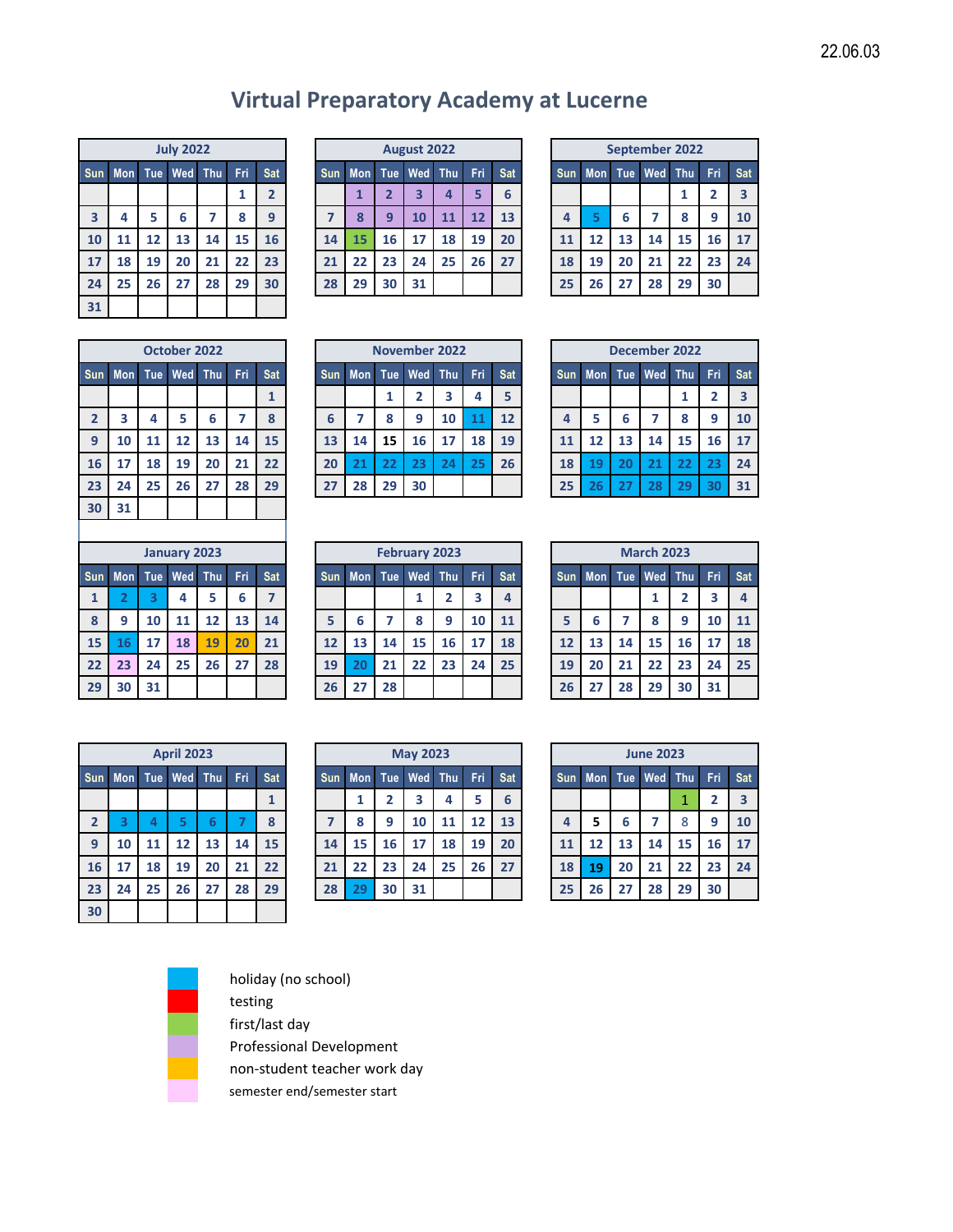|                                       | 2022-2023                             |
|---------------------------------------|---------------------------------------|
| <b>Independence Day</b>               | July 4th, 2022                        |
| <b>School Begins</b>                  | August 15, 2022                       |
| <b>Labor Day</b>                      | September 5th, 2022                   |
| <b>Veterans Day (observed)</b>        | November 11th, 2022                   |
| <b>Thanksgiving Break</b>             | November 21 - 25th, 2022              |
| <b>Winter Break</b>                   | December 19th, 2022 - January 3, 2023 |
| <b>Martin Luther King's Day</b>       | January 16th, 2023                    |
| <b>President's Day</b>                | February 20th, 2023                   |
| <b>Spring Break</b>                   | April 3rd, 2023 - April 7th, 2023     |
| <b>CAASPP Testing (state testing)</b> | TBD - Spring 2023                     |
| <b>Memorial Day</b>                   | May 29th, 2023                        |
| <b>School Ends</b>                    | June 1st, 2023                        |
| Juneteenth                            | June 19th, 2023                       |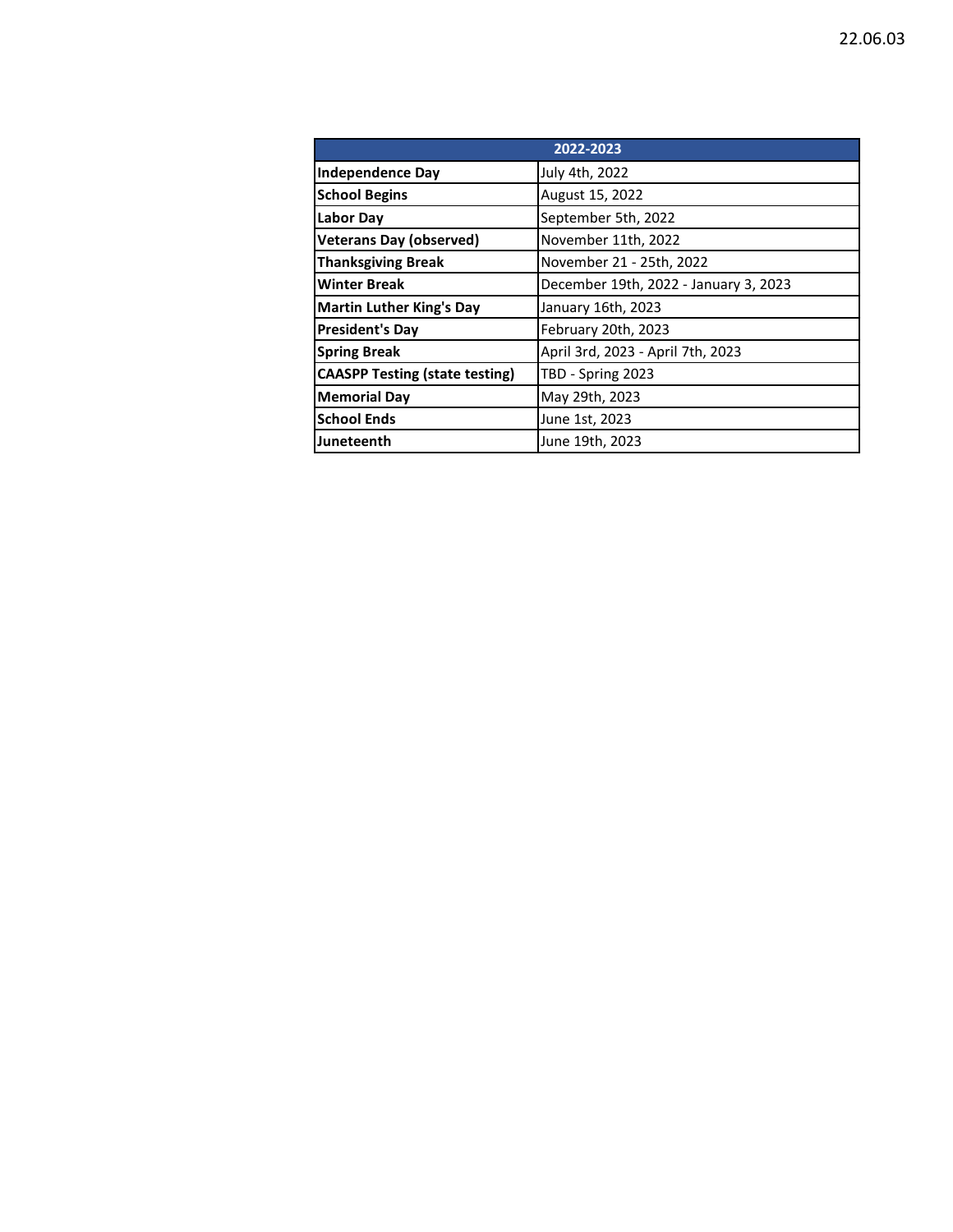

# Annual Calendar of Regularly Scheduled Board Meetings

# School Year 2022-2023

Conference Call +1 888-585-9008 Conference Room ID#: 404245753

| <b>Date</b>                   | <b>Time</b> |
|-------------------------------|-------------|
| Wednesday, September 14, 2022 | 2:00 p.m.   |
| Wednesday, October 12, 2022   | 2:00 p.m.   |
| Wednesday, November 9, 2022   | 2:00 p.m.   |
| Wednesday, December 7, 2022   | 2:00 p.m.   |
| Wednesday, January 18, 2023   | 2:00 p.m.   |
| Wednesday, February 15, 2023  | 2:00 p.m.   |
| Wednesday, March, 15, 2023    | 2:00 p.m.   |
| Wednesday, April 19, 2023     | 2:00 p.m.   |
| Wednesday, May, 17, 2023      | 2:00 p.m.   |
| Wednesday, June 14, 2023      | 2:00 p.m.   |

Meeting Times and Locations subject to change or cancellation. Change notifications and Agendas are released for Board Meetings listed above at least 48 hours in advance of the meeting time on VPAL website, except in the case of an Emergency Meeting.

# **Special & Emergency Meetings**

Per the California Ralph M. Brown Act, special and emergency meetings (not listed on this page) require a minimum waiting period of advanced notice before Call to Order is made. Special & Emergency Meetings are held on the Conference Call +1 888-585-9008 Conference Room ID#: 404245753 unless otherwise noted. Both types of meetings are required to be announced on the VPAL website.

Special Meetings may be called at any time for any reason. A Special Meeting requires 24 hours of advanced notice. If a regular meeting is cancelled, a Special Meeting is usually called at a later time as soon as it is practical to do so.

Emergency meetings require 1 hour of notice. An Emergency Meeting is not called unless it meets the criteria specified in Gov Code Sec. 54956.5. Unlike other meetings, in the event that power, phone and other utilities are down, the Board of Trustees will waive requirements to notify the public of an Emergency Meeting and report publicly after the meeting is finished.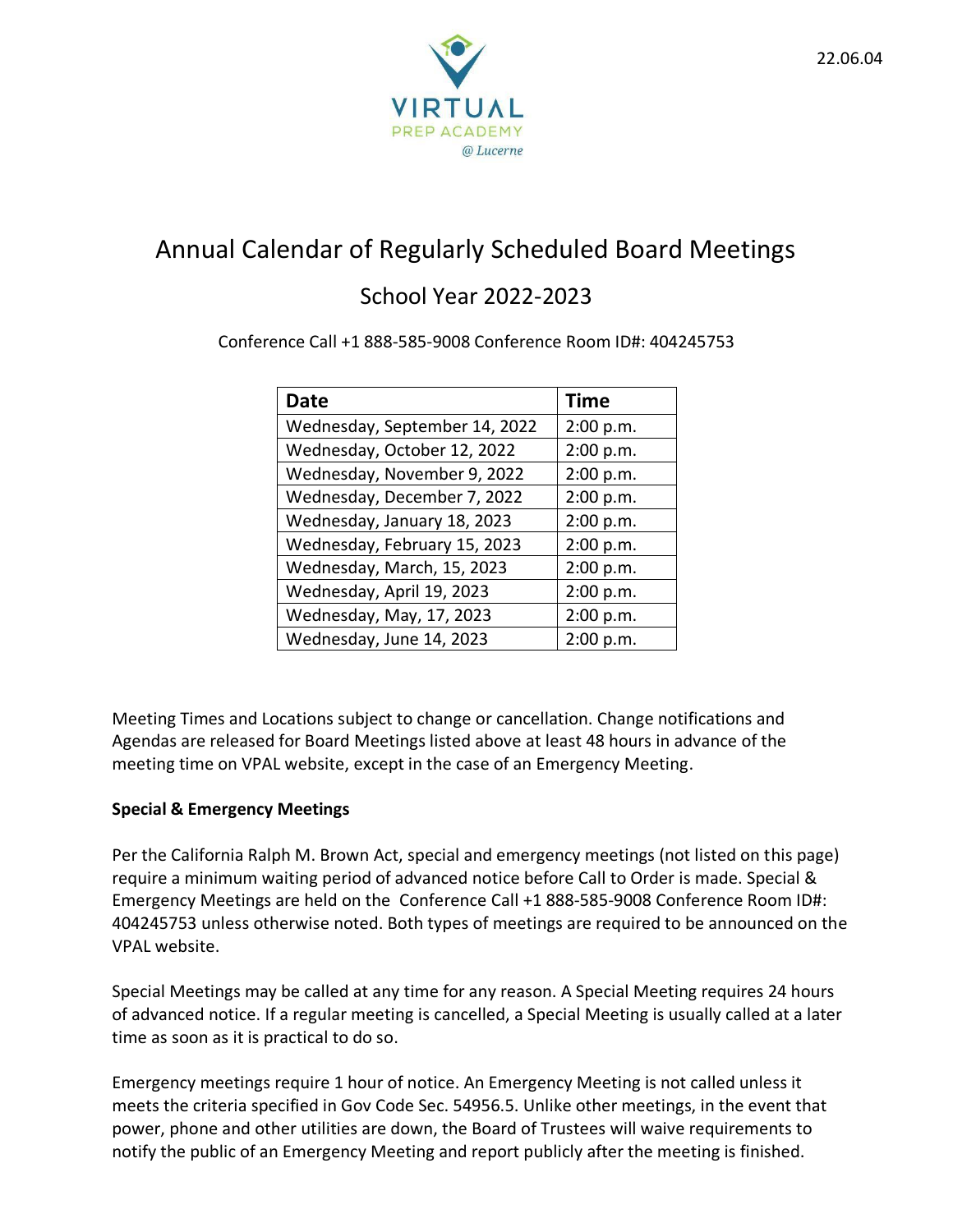

# Virtual Preparatory Academy at Lucerne Parent/Guardian and Student Handbook 2022-2023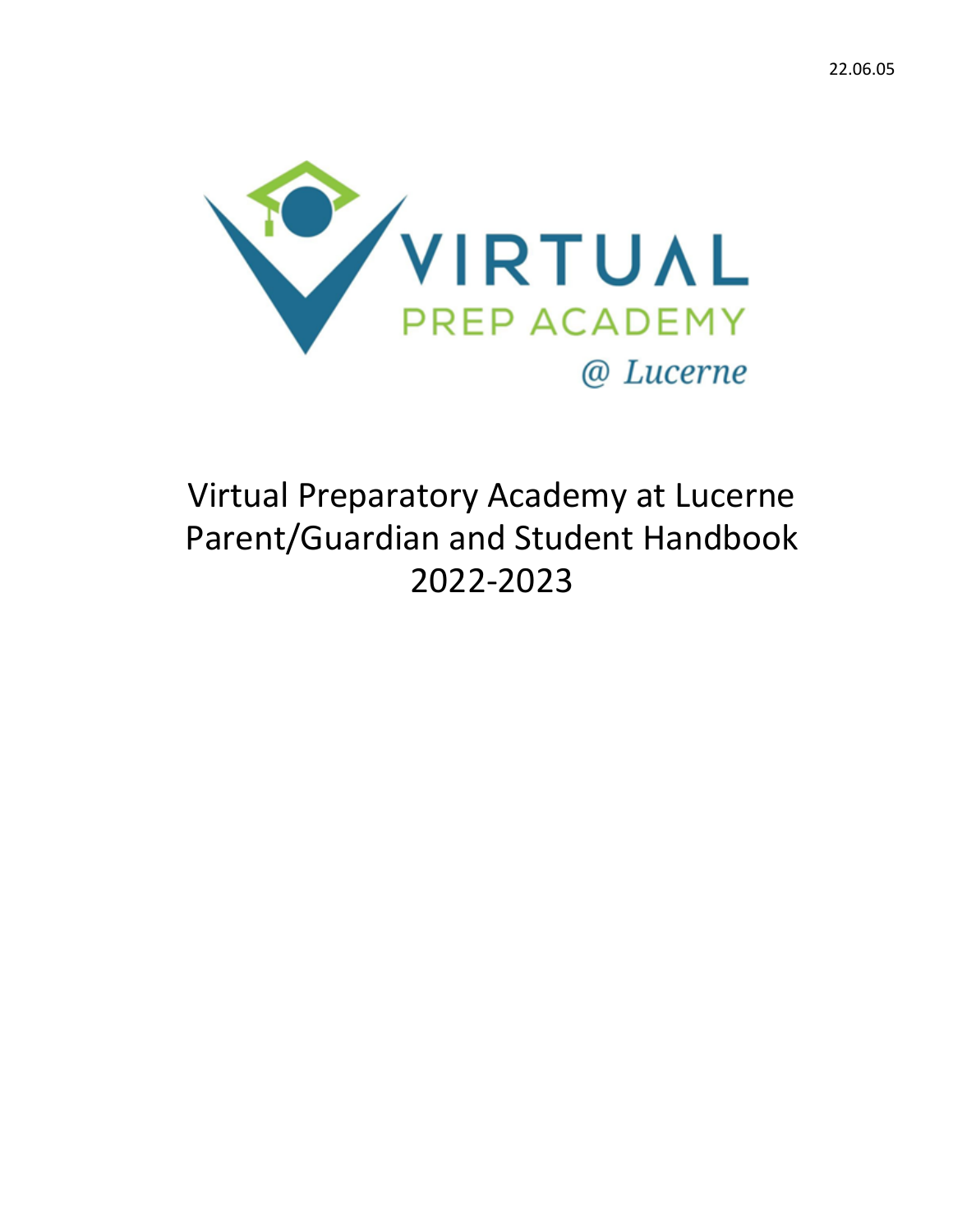# Contents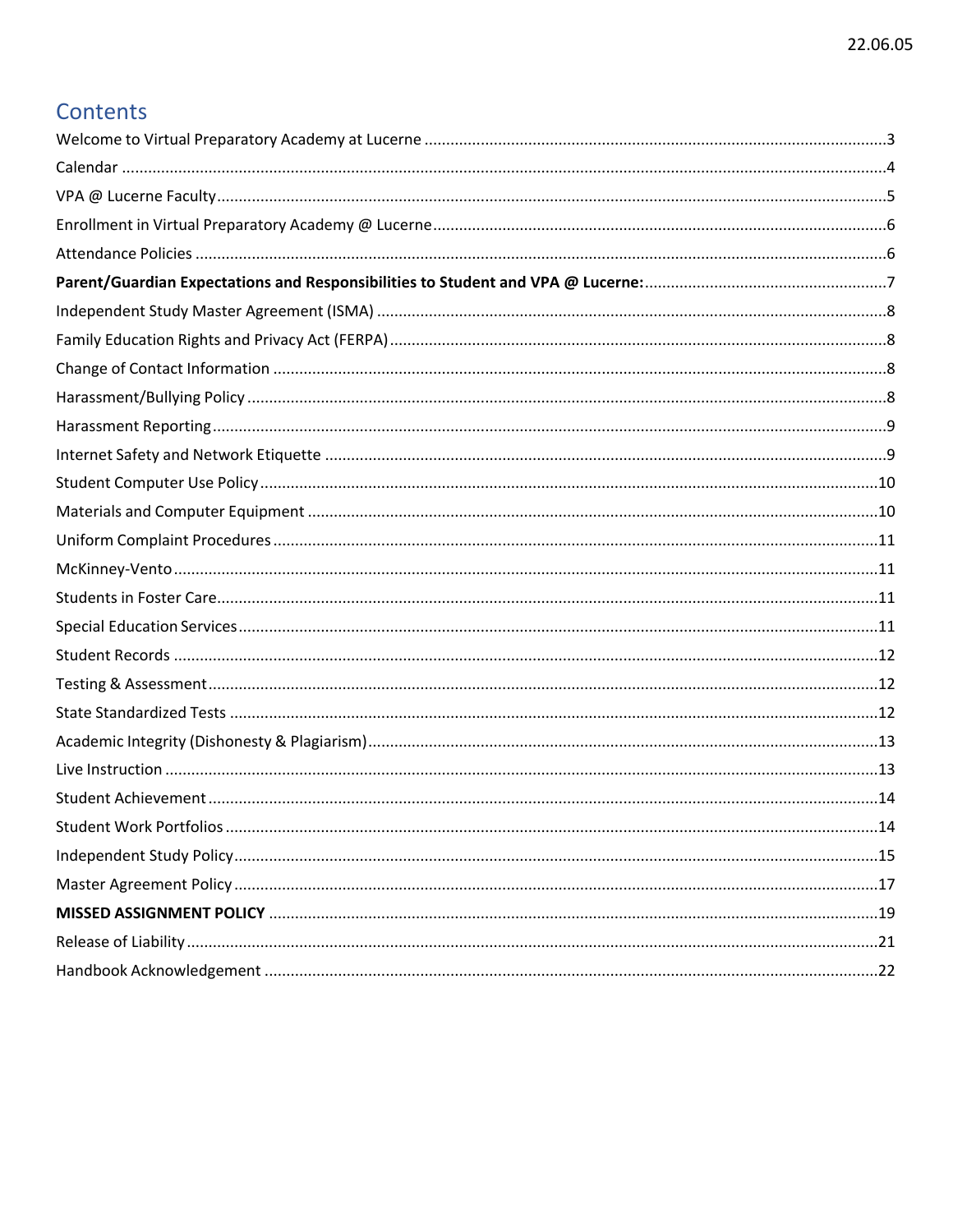# <span id="page-9-0"></span>Welcome to Virtual Preparatory Academy at Lucerne

#### Welcome!

We are happy you have chosen Virtual Preparatory Academy at Lucerne as your school of choice. We understand that as a parent/guardian and learning coach, you want the best for your child's education. At Virtual Prep Academy, we strive to inspire learning, engage students and families, and support a personalized learning experience throughout your student's educational career.

We believe that student success is best achieved when a team of caring and committed adults at school and at home share an educational vision and work together. Our teachers and advisors are committed to helping your student start strong, stay strong, and succeed throughout their school experience. Adapting to online schooling takes time and you may face challenges, but we are here to help you and your student during this transition. We offer support through live instructional sessions, teacher office hours, and regular communication to ensure you have a successful school year.

Regards,

Michelle Romaine Head of School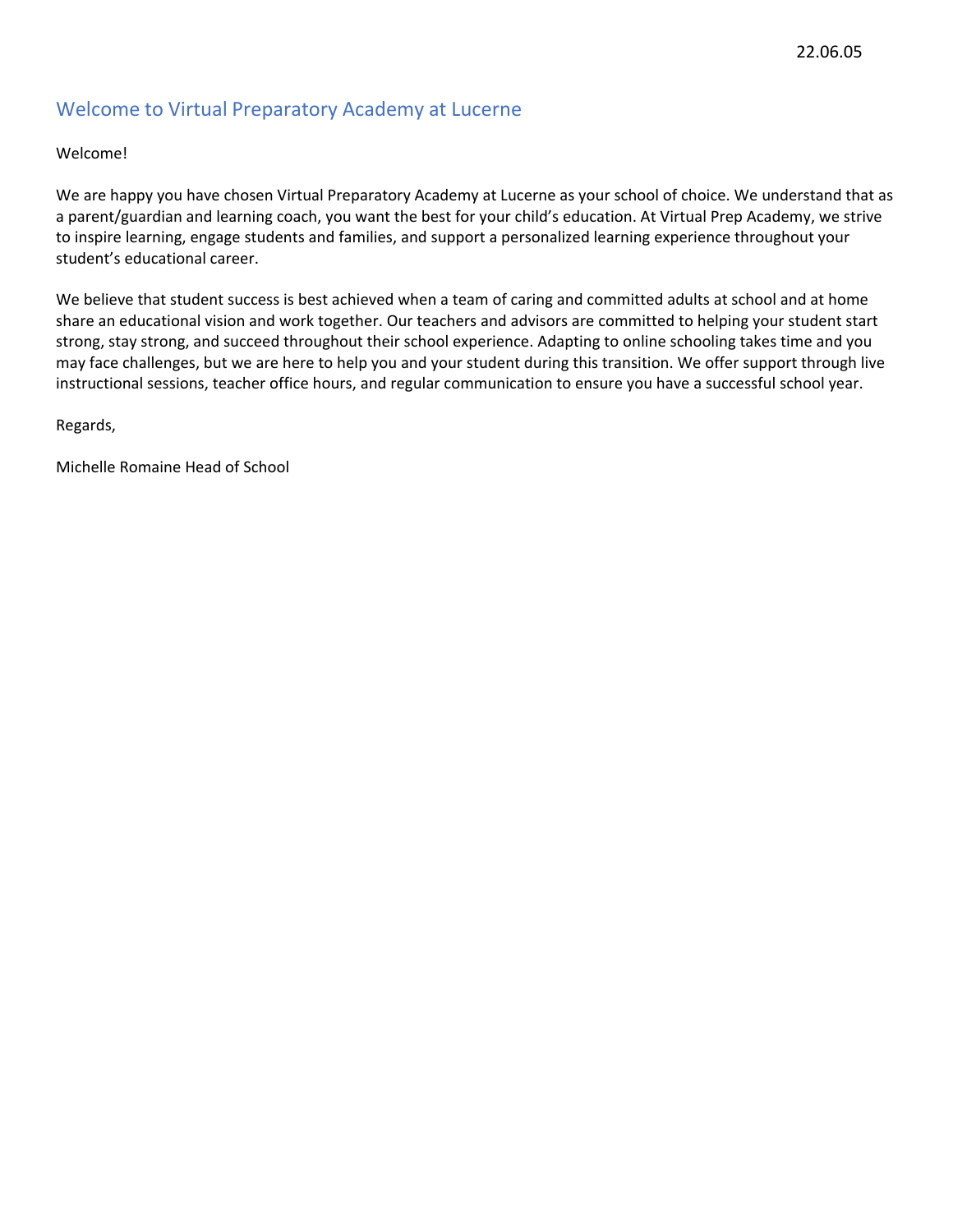| <b>July 2022</b>        |     |     |     |     |     |                |  |  |  |  |  |  |
|-------------------------|-----|-----|-----|-----|-----|----------------|--|--|--|--|--|--|
| Sun                     | Mon | Tue | Wed | Thu | Fri | <b>Sat</b>     |  |  |  |  |  |  |
|                         |     |     |     |     | 1   | $\overline{2}$ |  |  |  |  |  |  |
| $\overline{\mathbf{3}}$ | 4   | 5   | 6   | 7   | 8   | 9              |  |  |  |  |  |  |
| 10                      | 11  | 12  | 13  | 14  | 15  | 16             |  |  |  |  |  |  |
| 17                      | 18  | 19  | 20  | 21  | 22  | 23             |  |  |  |  |  |  |
| 24                      | 25  | 26  | 27  | 28  | 29  | 30             |  |  |  |  |  |  |
| 31                      |     |     |     |     |     |                |  |  |  |  |  |  |

|  | <b>Virtual Preparatory Academy at Lucerne</b> |  |  |  |
|--|-----------------------------------------------|--|--|--|
|--|-----------------------------------------------|--|--|--|

| <b>Fri</b><br>Wed Thu   | Sat       |
|-------------------------|-----------|
|                         |           |
| $\overline{\mathbf{3}}$ |           |
| 9                       | <b>10</b> |
| -17<br>16               |           |
| 23                      | 24        |
| 30                      |           |
| 8<br>22<br>29           | 15        |

| September 2022 |                         |            |    |    |                |                         |  |  |  |  |  |
|----------------|-------------------------|------------|----|----|----------------|-------------------------|--|--|--|--|--|
| Sun            | Mon                     | <b>Sat</b> |    |    |                |                         |  |  |  |  |  |
|                |                         |            |    | 1  | $\overline{2}$ | $\overline{\mathbf{3}}$ |  |  |  |  |  |
| $\overline{4}$ | $\overline{\mathbf{5}}$ | 6          | 7  | 8  | 9              | 10                      |  |  |  |  |  |
| 11             | 12                      | 13         | 14 | 15 | 16             | 17                      |  |  |  |  |  |
| 18             | 19                      | 20         | 21 | 22 | 23             | 24                      |  |  |  |  |  |
| 25             | 26                      | 27         | 28 | 29 | 30             |                         |  |  |  |  |  |

|                         | <b>October 2022</b>                    |              |    |                      |    |              |  |  |  |  |  |  |
|-------------------------|----------------------------------------|--------------|----|----------------------|----|--------------|--|--|--|--|--|--|
| Sun                     | Wed<br>Fri<br>Thu<br>Mon<br>Tue<br>Sat |              |    |                      |    |              |  |  |  |  |  |  |
|                         |                                        |              |    |                      |    | $\mathbf{1}$ |  |  |  |  |  |  |
| $\overline{\mathbf{2}}$ | 3                                      | 4            | 5  | 6                    | 7  | 8            |  |  |  |  |  |  |
| 9                       | 10                                     | 11           | 12 | 13                   | 14 | 15           |  |  |  |  |  |  |
| 16                      | 17                                     | 18           | 19 | 20                   | 21 | 22           |  |  |  |  |  |  |
| 23                      | 24                                     | 25           | 26 | 27                   | 28 | 29           |  |  |  |  |  |  |
| 30                      | 31                                     |              |    |                      |    |              |  |  |  |  |  |  |
|                         |                                        |              |    |                      |    |              |  |  |  |  |  |  |
|                         |                                        | $\mathbf{r}$ |    | $\sum_{n=1}^{n} a_n$ |    |              |  |  |  |  |  |  |

| January 2023 |                |                         |            |    |    |    |  |  |  |  |  |
|--------------|----------------|-------------------------|------------|----|----|----|--|--|--|--|--|
| Sun          | <b>Mon</b>     | Fri                     | <b>Sat</b> |    |    |    |  |  |  |  |  |
| $\mathbf{1}$ | $\overline{2}$ | $\overline{\mathbf{3}}$ | 4          | 5  | 6  |    |  |  |  |  |  |
| 8            | 9              | 10                      | 11         | 12 | 13 | 14 |  |  |  |  |  |
| 15           | 16             | 17                      | 18         | 19 | 20 | 21 |  |  |  |  |  |
| 22           | 23             | 24                      | 25         | 26 | 27 | 28 |  |  |  |  |  |
| 29           | 30             | 31                      |            |    |    |    |  |  |  |  |  |

|                |         |    | October 2022 |    |      |     |    | <b>November 2022</b> |    |    |    |            |     |            |            | December 2022 |         |    |            |                         |
|----------------|---------|----|--------------|----|------|-----|----|----------------------|----|----|----|------------|-----|------------|------------|---------------|---------|----|------------|-------------------------|
|                | Sun Mon |    | Tue Wed Thu  |    | Fri. | Sat |    | Sun Mon Tue Wed Thu  |    |    |    | <b>Fri</b> | Sat | <b>Sun</b> | <b>Mon</b> | <b>Tue</b>    | Wed Thu |    | <b>Fri</b> | Sat                     |
|                |         |    |              |    |      |     |    |                      |    |    | з  |            |     |            |            |               |         |    |            | $\overline{\mathbf{3}}$ |
| $\overline{2}$ |         |    |              | 6  |      | 8   | 6  |                      | 8  | 9  | 10 |            | 12  | 4          |            | 6             |         | 8  | 9          | <b>10</b>               |
| $\overline{9}$ | 10      | 11 | 12           | 13 | 14   | 15  | 13 | 14                   | 15 | 16 | 17 | 18         | 19  | 11         | 12         | 13            | 14      | 15 | 16         | 17                      |
| 16             | 17      | 18 | 19           | 20 | 21   | 22  | 20 | 21                   | 22 | 23 | 24 | 25         | 26  | 18         | 19         | 20            | 21      | 22 | 23         | 24                      |
| 23             | 24      | 25 | 26           | 27 | 28   | 29  | 27 | 28                   | 29 | 30 |    |            |     | 25         | 26         | 27            | 28      | 29 | 30         | 31                      |
|                |         |    |              |    |      |     |    |                      |    |    |    |            |     |            |            |               |         |    |            |                         |

| January 2023 |    |            |    |            |             | <b>February 2023</b> |    |    |    |    |     | <b>March 2023</b>   |            |            |            |    |    |      |                |
|--------------|----|------------|----|------------|-------------|----------------------|----|----|----|----|-----|---------------------|------------|------------|------------|----|----|------|----------------|
|              |    |            |    | <b>Fri</b> | Sat         |                      |    |    |    |    | Fri | <b>Sat</b>          | <b>Sun</b> | <b>Mon</b> | <b>Tue</b> |    |    | Fri. | Sat            |
|              | 3  | 4          | 5  | 6          |             |                      |    |    |    |    | 3   | 4                   |            |            |            |    |    | 3    | $\overline{a}$ |
| 9            | 10 | 11         | 12 | 13         | 14          | 5                    | 6  |    | 8  | 9  | 10  | 11                  |            | 6          |            | 8  | 9  | 10   | <b>11</b>      |
| 16           | 17 | 18         | 19 | 20         | 21          | 12                   | 13 | 14 | 15 | 16 | 17  | 18                  | 12         | 13         | 14         | 15 | 16 | 17   | 18             |
| 23           | 24 | 25         | 26 | 27         | 28          | 19                   | 20 | 21 | 22 | 23 | 24  | 25                  | 19         | 20         | 21         | 22 | 23 | 24   | -25            |
| 30           | 31 |            |    |            |             | 26                   | 27 | 28 |    |    |     |                     | 26         | 27         | 28         | 29 | 30 | 31   |                |
|              |    | <b>Mon</b> |    |            | Tue Wed Thu |                      |    |    |    |    |     | Sun Mon Tue Wed Thu |            |            |            |    |    |      | Wed Thu        |

| December 2022  |     |                   |                |    |                |                         |  |  |  |  |  |
|----------------|-----|-------------------|----------------|----|----------------|-------------------------|--|--|--|--|--|
| Sun            | Mon | Wed<br>Thu<br>Tue |                |    |                | <b>Sat</b>              |  |  |  |  |  |
|                |     |                   |                | 1  | $\overline{2}$ | $\overline{\mathbf{3}}$ |  |  |  |  |  |
| $\overline{4}$ | 5   | 6                 | $\overline{7}$ | 8  | 9              | 10                      |  |  |  |  |  |
| 11             | 12  | 13                | 14             | 15 | 16             | 17                      |  |  |  |  |  |
| 18             | 19  | 20                | 21             | 22 | 23             | 24                      |  |  |  |  |  |
| 25             | 26  | 27                | 28             | 29 | 30             | 31                      |  |  |  |  |  |

| <b>March 2023</b> |            |     |    |                |    |    |  |  |  |  |  |
|-------------------|------------|-----|----|----------------|----|----|--|--|--|--|--|
| Sun               | <b>Mon</b> | Sat |    |                |    |    |  |  |  |  |  |
|                   |            |     | 1  | $\overline{2}$ | 3  | 4  |  |  |  |  |  |
| 5                 | 6          | 7   | 8  | 9              | 10 | 11 |  |  |  |  |  |
| 12                | 13         | 14  | 15 | 16             | 17 | 18 |  |  |  |  |  |
| 19                | 20         | 21  | 22 | 23             | 24 | 25 |  |  |  |  |  |
| 26                | 27         | 28  | 29 | 30             | 31 |    |  |  |  |  |  |

| <b>April 2023</b> |            |     |                 |     |     |              |  |  |  |  |  |  |
|-------------------|------------|-----|-----------------|-----|-----|--------------|--|--|--|--|--|--|
| Sun               | <b>Mon</b> | Tue | Wed             | Thu | Fri | <b>Sat</b>   |  |  |  |  |  |  |
|                   |            |     |                 |     |     | $\mathbf{1}$ |  |  |  |  |  |  |
| $\overline{2}$    | 3          | 4   | 5               | 6   |     | 8            |  |  |  |  |  |  |
| 9                 | 10         | 11  | 12 <sup>2</sup> | 13  | 14  | 15           |  |  |  |  |  |  |
| 16                | 17         | 18  | 19              | 20  | 21  | 22           |  |  |  |  |  |  |
| 23                | 24         | 25  | 26              | 27  | 28  | 29           |  |  |  |  |  |  |
| 30                |            |     |                 |     |     |              |  |  |  |  |  |  |

| <b>April 2023</b> |                     |    |    |    | <b>May 2023</b> |     |            |                 |    | <b>June 2023</b> |    |            |            |     |                 |            |         |    |     |           |
|-------------------|---------------------|----|----|----|-----------------|-----|------------|-----------------|----|------------------|----|------------|------------|-----|-----------------|------------|---------|----|-----|-----------|
|                   | Sun Mon Tue Wed Thu |    |    |    | <b>Fri</b>      | Sat | <b>Sun</b> | Mon Tue Wed Thu |    |                  |    | <b>Fri</b> | <b>Sat</b> | Sun | <b>Mon</b>      | <b>Tue</b> | Wed Thu |    | Fri | Sat       |
|                   |                     |    |    |    |                 |     |            |                 |    |                  | 4  | 5          | 6          |     |                 |            |         |    |     | -3        |
| $\overline{2}$    |                     |    | 5  | 6  |                 | 8   |            | 8               | 9  | 10               | 11 | 12         | 13         | 4   |                 | 6          |         | 8  | 9   | <b>10</b> |
| $\overline{9}$    | 10                  | 11 | 12 | 13 | 14              | 15  | 14         | 15              | 16 | 17               | 18 | 19         | 20         | 11  | 12              | 13         | 14      | 15 | 16  | -17       |
| 16                | 17                  | 18 | 19 | 20 | 21              | 22  | 21         | 22              | 23 | 24               | 25 | 26         | 27         | 18  | 19 <sub>1</sub> | 20         | 21      | 22 | 23  | 24        |
| 23                | 24                  | 25 | 26 | 27 | 28              | 29  | 28         | 29              | 30 | 31               |    |            |            | 25  | 26              | 27         | 28      | 29 | 30  |           |

| <b>June 2023</b> |            |     |     |     |                |                         |  |  |  |  |  |
|------------------|------------|-----|-----|-----|----------------|-------------------------|--|--|--|--|--|
| Sun              | <b>Mon</b> | Tue | Wed | Thu | Fri            | <b>Sat</b>              |  |  |  |  |  |
|                  |            |     |     | 1   | $\overline{2}$ | $\overline{\mathbf{3}}$ |  |  |  |  |  |
| 4                | 5          | 6   | 7   | 8   | 9              | 10                      |  |  |  |  |  |
| 11               | 12         | 13  | 14  | 15  | 16             | 17                      |  |  |  |  |  |
| 18               | 19         | 20  | 21  | 22  | 23             | 24                      |  |  |  |  |  |
| 25               | 26         | 27  | 28  | 29  | 30             |                         |  |  |  |  |  |

holiday (no school) testing first/last day

Professional Development

non-student teacher work day

semester end/semester start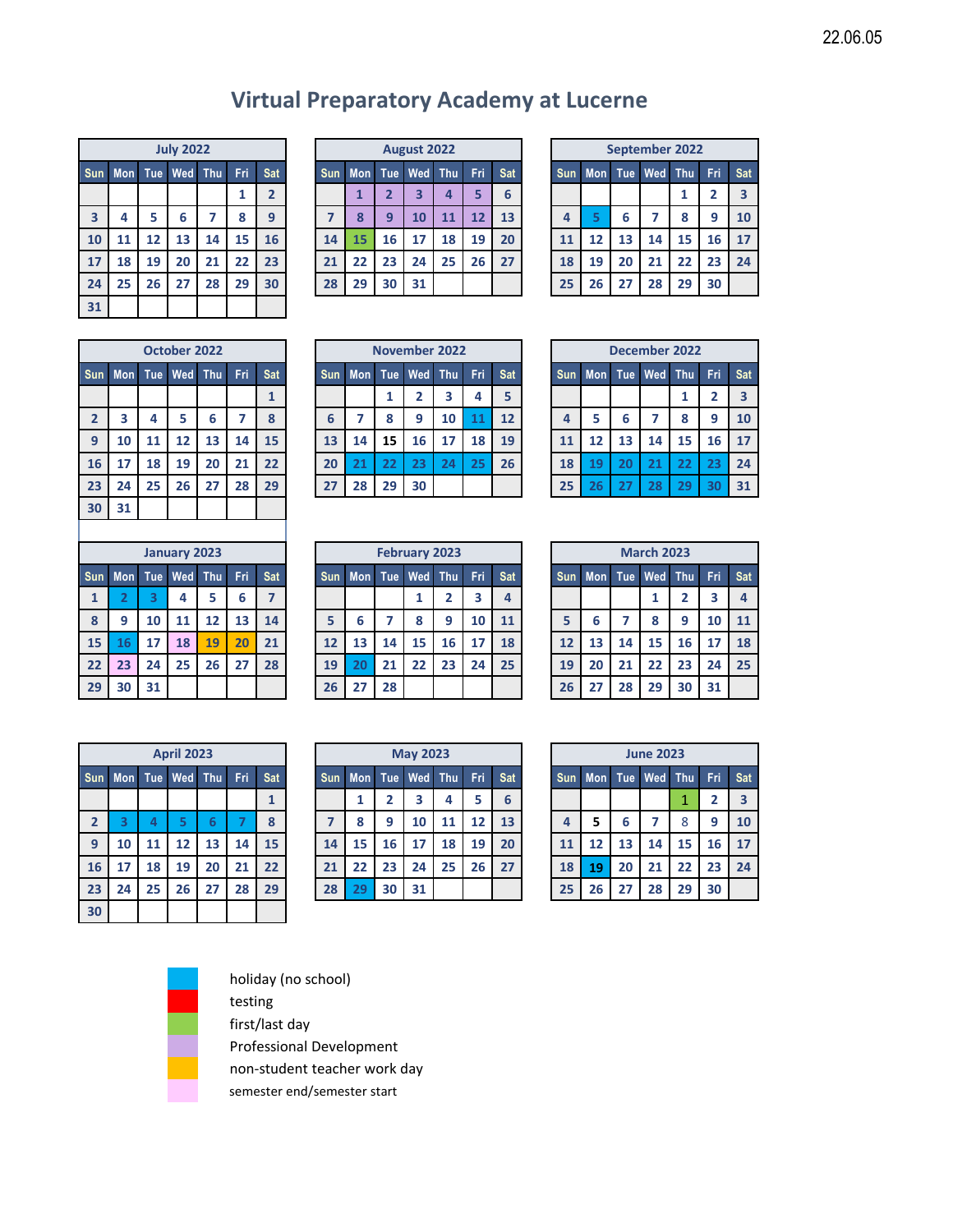# <span id="page-11-0"></span>VPA @ Lucerne Faculty

We believe that a collaborative relationship between you and your teacher is a vital component to the overall success of every student. Your teacher has a wealth of knowledge and thus, should be your first point of contact for all questions. The VPA @ Lucerne staff are committed to establishing a team effort to ensure that students are making progress and demonstrating compliancy in all areas.

#### **Teacher Responsibilities**

- Provide support in all areas of successful student learning and achievement
- Guide and direct students through the Learning Management System (LMS)
- Facilitate academic conferences
- Review student submitted work and provide constructive feedback on a regular basis
- Maintain school work day Monday through Friday 8:00 am 4:00 pm
- Respond within 24 school day hours to all communications, including email and phone
- Inform you of school updates/information
- Administer state required assessments
- Provide instructional support
- Meet students in an online classroom for individual or small group instruction
- Administer academic assessments for ongoing evaluation of progress and mastery
- Model specific practices that will support instruction
- Provide interventions, recommendations, and individualized support for students who may be struggling

#### Communication

Ongoing and consistent communication is required between student, parent/guardian (learning coach), and teacher for school compliancy. School communication includes, email, telephone (leaving a voicemail when necessary), and school announcements.

#### Questions or Concerns

VPA @ Lucerne staff recognizes life at school does not always run smoothly. As problems arise, school personnel and parents/guardians must collaborate to solve them. Please follow these procedures for general information or for assistance in resolving a concern.

Step 1: All student educational concerns and issues should be directed to the student's teacher to resolve the issue (e.g. materials, courses). The VPA @ Lucerne teacher will monitor the concern to ensure resolution. Parents/guardians should directly contact Technical Support for problems with school computers.

Step 2: If the issue or concern is about the VPA @ Lucerne teacher, parents/guardian coaches are advised to contact the Academic Administrator.

Step 3: If the concern is not resolved at the teacher or Academic Administrator level, parents/guardian are advised to contact the Head of School.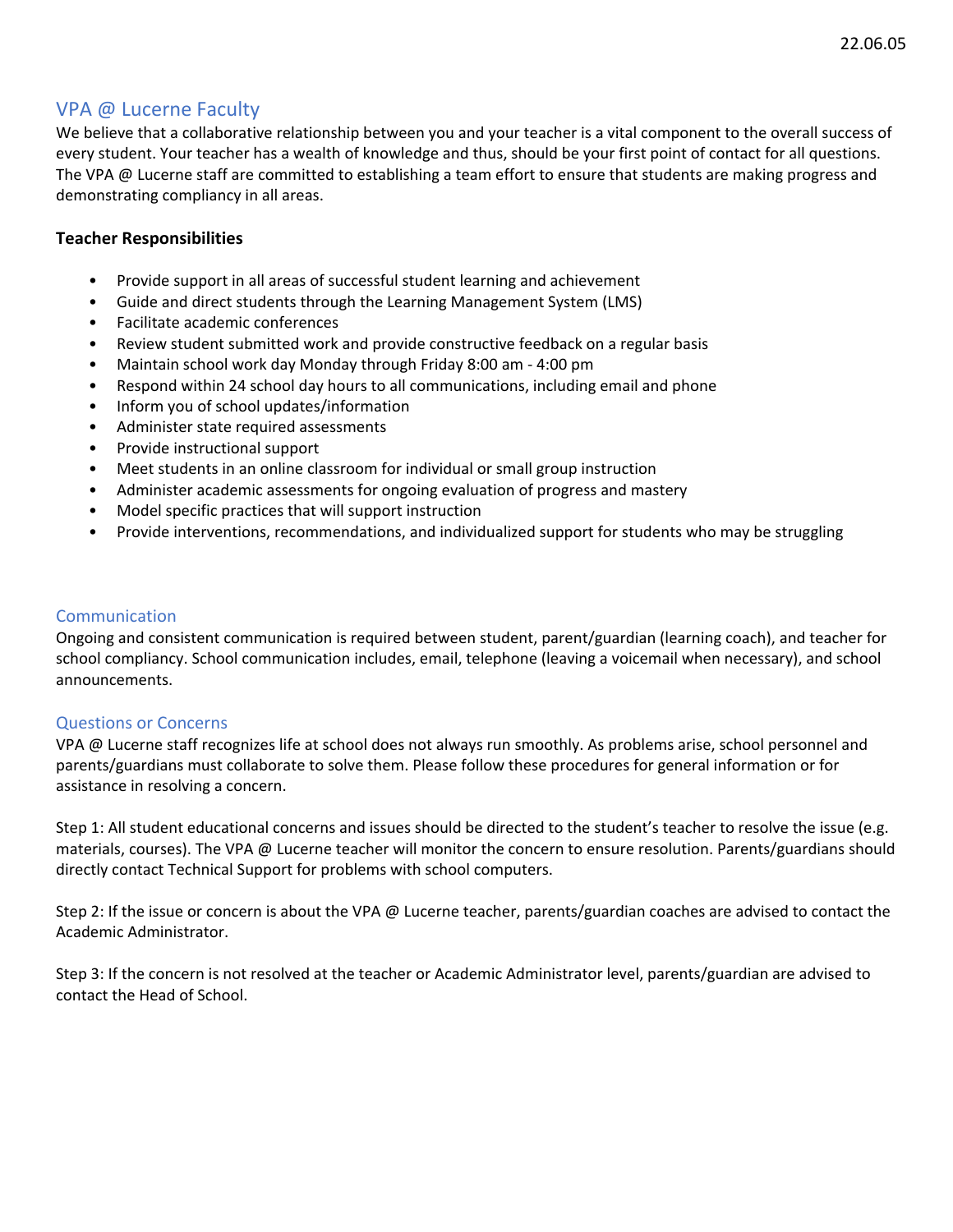#### 22.06.05

# <span id="page-12-0"></span>Enrollment in Virtual Preparatory Academy @ Lucerne

There is no discrimination in the admission of students to the school on the basis of race, creed, color, handicapping condition, or gender. VPA @ Lucerne provides a free, appropriate public education (FAPE) to all its students. All students, however, need to be able to meet the enrollment requirements.

Students who have received services under the Individuals with Disabilities in Education Improvement Act (IDEIA) must provide this information at time of enrollment. A member of the Special Education department will contact you to ensure proper placement of your student in our program.

The McKinney-Vento Homeless Education Assistance Act requires school to remove all barriers to enrollment, attendance, and school success for homeless students. Students and families identified as homeless are provided with enrollment assistance, supplementary academic supports, case management, and referrals to outside agencies.

Concurrent enrollment in another public or private school is prohibited at VPA @ Lucerne and will cause the student to be withdrawn. Our school is a full-time, general education, independent study program, not a supplemental program or a part-time program. Students must also reside within VPA @ Lucerne counties to maintain enrollment.

# <span id="page-12-1"></span>Attendance Policies

Attendance is an integral part of academic success and is expected of all Virtual Prep @ Lucerne students.

- Attendance must be logged daily in the VPA @ Lucerne LMS by parent/guardian.
- Students are required to login and attend school Monday through Friday.
- Parent/guardian must be available by phone and/or Internet for communication.
- Students must attend school and complete coursework during travel time.

#### **Consequences of Unexcused Absences and Tardiness**

Education Code 48260 states that any pupil subject to compulsory full-time education or to compulsory continuing education who is absent from school without a valid excuse three full days in one school year without a valid excuse on three occasions in one school year, or any combination thereof, is truant and shall be reported to the attendance supervisor or to the superintendent of the school district. Signing the Master Agreement assures your accord to comply with Virtual Prep @ Lucerne attendance policies to include unexcused absences.

Failure to comply with the school's attendance policies will result in a meeting with the school Principal.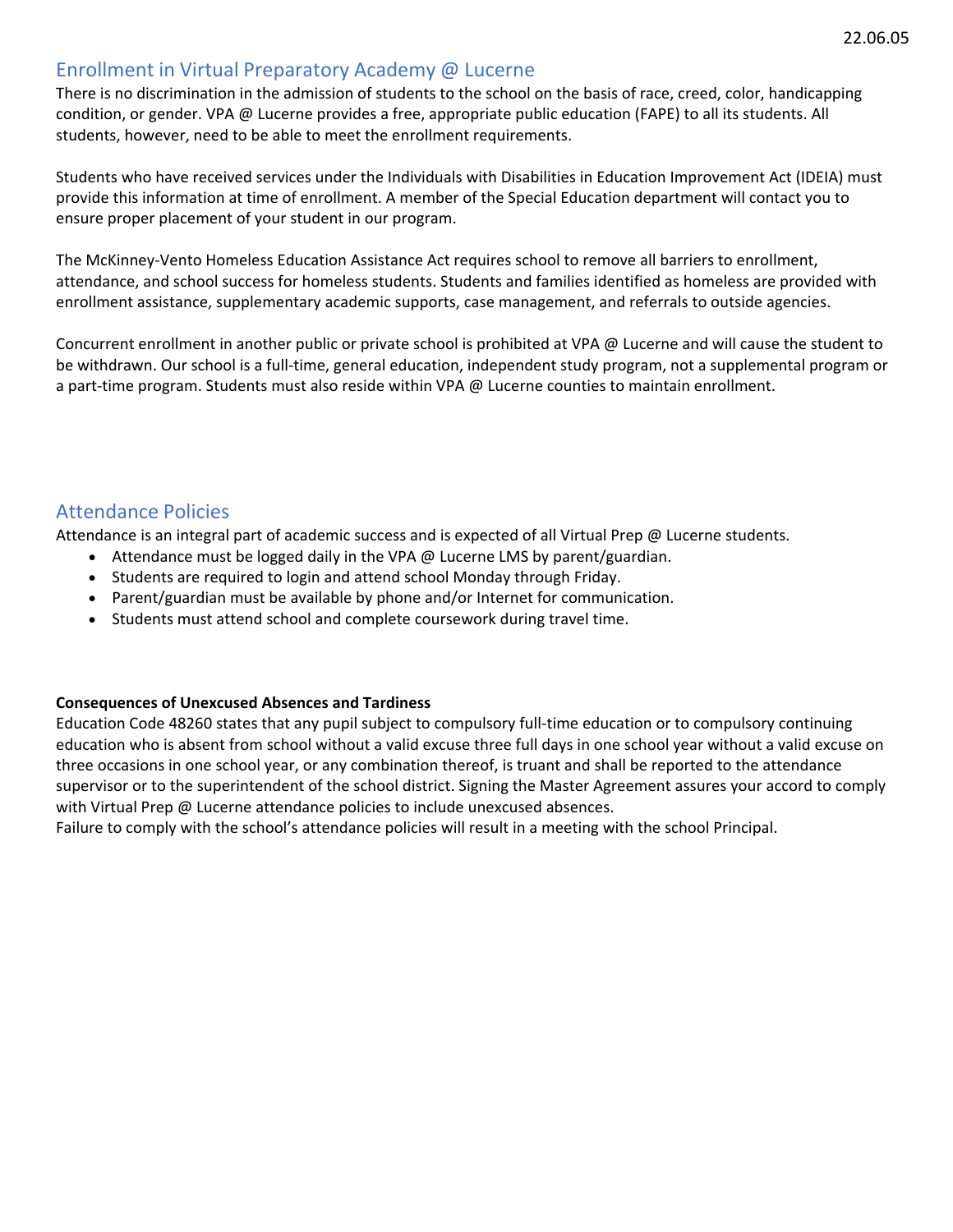#### <span id="page-13-0"></span>**Parent/Guardian Expectations and Responsibilities to Student and VPA @ Lucerne:**

The following expectations are created to support student success in their academic career.

- I understand that I am enrolling my student in a public school with attendance requirements that I am expected to meet.
- I understand that my students must participate in all assessments
- I accept the responsibility to supervise my student in using the assigned curriculum.
- I expect to have the guidance and support of a professional teacher in implementing the assigned curriculum with my student.
- I understand that both my student and I need to check email and phone messages daily and respond within 48 hours.
- I understand that I must keep all contact information, including phone, email, and address up to date. If we move, I will provide the school with an updated proof of residency within ten (10) days of move.
- I understand that adequate and continuing student progress is an expected part of the VPA @ Lucerne assigned program in addition to the required attendance hours logged.
- I understand that I am to participate in regular phone, online classroom, and conferences with my student's teacher.
- I understand that the teacher may conduct academic assessments to evaluate mastery and assist my student instructionally.
- I understand that the teacher may provide research-based instructional interventions, as needed.
- I understand that sessions can be recorded however, the first and last names of students are not present in the recordings.
- I will treat all VPA @ Lucerne staff with respect and professionalism. This includes but is not limited to:

o Abstaining from the use of rude language (including profanity, yelling, or badgering) on phone, email, coursework, Live Sessions or in person

o Refraining from threatening teachers and/or VPA @ Lucerne staff on phone, email, course work, Live Sessions and/or in person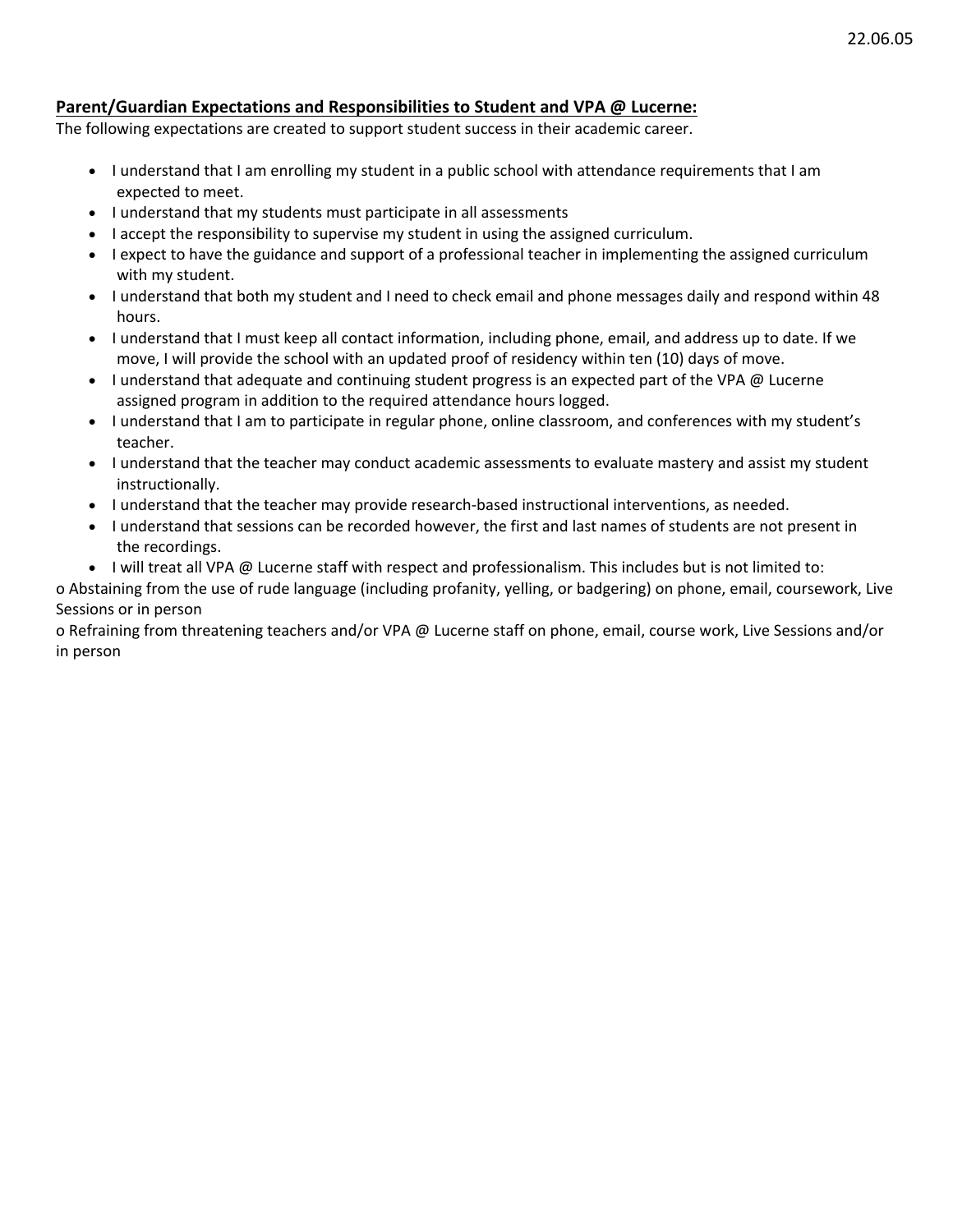# <span id="page-14-0"></span>Independent Study Master Agreement (ISMA)

California Independent Study regulations require that any student enrolled in the Virtual Preparatory Academy @ Lucerne have a signed Independent Study Master Agreement on file for each year they are enrolled. The Master Agreement will be sent to the family electronically for a digital signature. The student, the parent/guardian, and the VPA @ Lucerne teacher must sign the Master Agreement. Additionally, should a Learning Coach other than the parent/guardian be responsible for instruction, he/she must also sign the Master Agreement.

ISMA's must be signed within the first five days of a student's enrollment with the school or the student can be withdrawn. Please work with your teacher to ensure that your child's Master Agreement is signed within a timely manner. All attempts to contact the family are documented in our Student Information System.

Should a student have an update to their schedule or grade level they are required to complete a Master Agreement addendum within 5 school days.

# <span id="page-14-1"></span>Family Education Rights and Privacy Act (FERPA)

Every effort is made in maintaining the confidentiality of students attending VPA @ Lucerne in accordance with FERPA guidelines. Parents must give permission before a student's name or picture can be displayed in a public manner. Before confidential student information is transferred over the Internet, it is encrypted and can only be decrypted by another party employed or assigned by VPA @ Lucerne. Student files are accessible only to employees of VPA @ Lucerne who have an interest in the education of its students. Learning Coaches and students should be careful not to share their username and password with any unauthorized individuals. In any case, where a parent/guardian or teacher believes the security of the LMS has been compromised, the parent/guardian should change their password and notify their assigned Teacher. In addition, parents are advised to avoid using personal information in e-mails. For example, using a student's first initial is preferred to using a student's first name.

# <span id="page-14-2"></span>Change of Contact Information

Please notify your teacher should your contact information change and provide a proof of residence for your new address to be submitted to VPA @ Lucerne. Your teacher will notify the VPA @ Lucerne administrative office and we will update our records accordingly. Correct contact information ensures that curriculum materials and important school notices are mailed to the correct student address.

Parents are requested to update their account information in the Learning Management System (LMS) should their email address change. Communication is often sent via email to the email address listed in the LMS and information needs to remain current.

# <span id="page-14-3"></span>Harassment/Bullying Policy

VPA @ Lucerne strives to provide a safe and welcoming environment for all students to learn. Harassment and bullying based on sex, race, color, national origin, or disability is unlawful and will not be tolerated.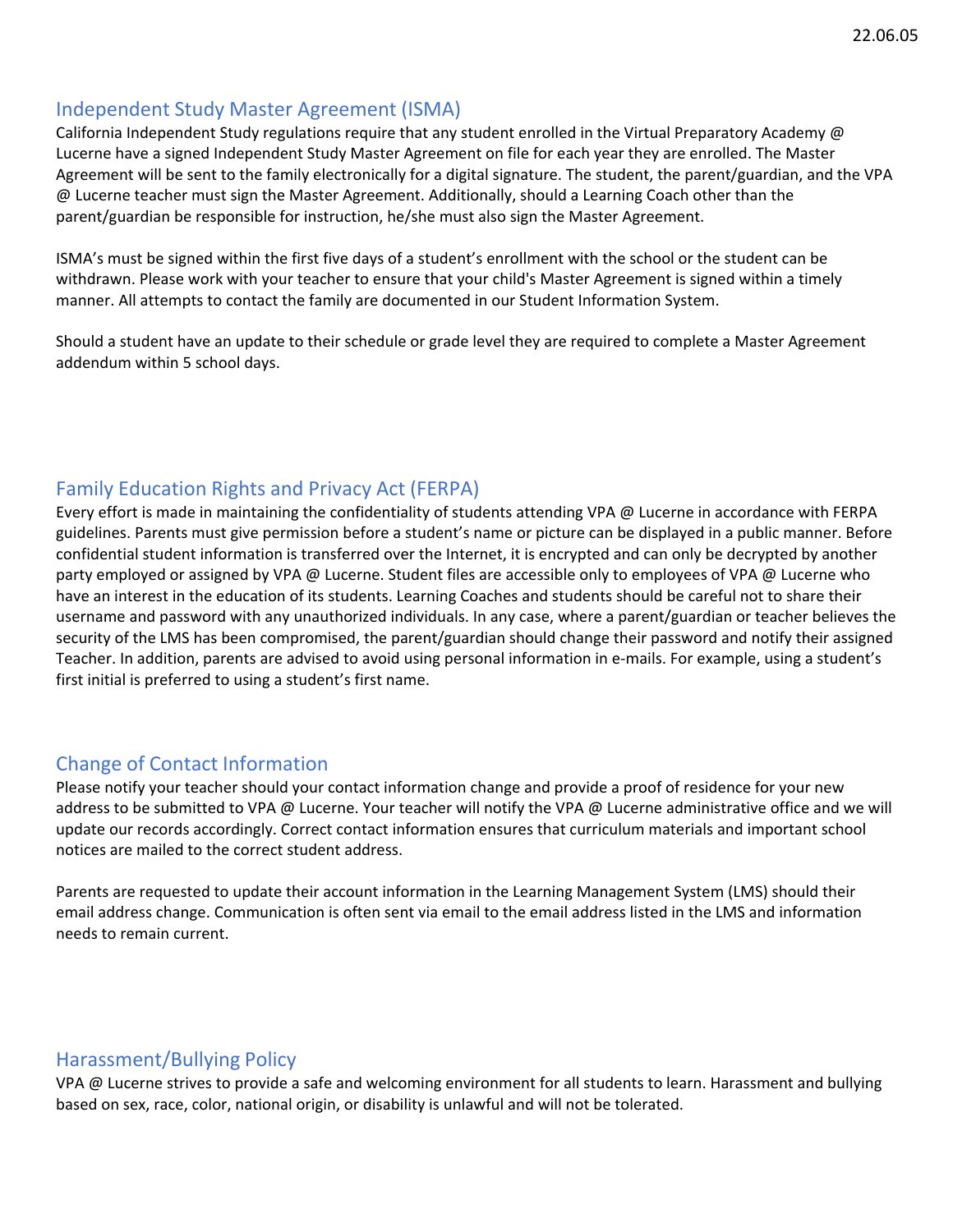- Harassment or bullying based on sex includes sexual harassment or bullying and gender- based harassment or bullying. Sexual harassment or bullying is unwelcome conduct of a sexual nature, such as unwelcome sexual advances, requests for sexual favors, and other verbal, nonverbal, or physical conduct of a sexual nature. Gender-based harassment or bullying is nonsexual intimidation or abusive behavior toward a student based on the student's actual or perceived sex, including harassment based on gender identity, gender expression, and nonconformity with gender stereotypes. Harassing conduct may take many forms, including verbal acts and name-calling, as well as non-verbal behavior, such as graphic or written statements, or conduct that is physically threatening, harmful or humiliating. The conduct can be carried out by school employees, other students, and non-employee third parties. Both male and female students can be victims of harassment or bullying based on sex, and the harasser or bully and the victim can be of the same sex. Bullying based on sex constitutes sexual harassment.
- Harassment or bullying based on race, color, or national origin refers to intimidation or abusive behavior toward a student based on actual or perceived race, color, or national origin. Harassing conduct may take many forms, including verbal acts and name-calling, as well as non-verbal behavior such as graphic and written statements, or conduct that is physically threatening, harmful, or humiliating. The conduct can be carried out by school employees, other students, and non-employee third parties. Bullying based on race, color, or national origin constitutes racial harassment.
- Harassment or bullying based on disability refers to intimidation or abusive behavior towards a student based on actual or perceived disability. Harassing conduct may take many forms, including verbal acts and namecalling, as well as non-verbal behavior, such as graphic and written statements, or conduct that is physically threatening, harmful or humiliating. The conduct can be carried out by school employees, other students, and non-employee third parties. Bullying based on disability constitutes disability harassment.

# <span id="page-15-0"></span>Harassment Reporting

If you are being harassed in the school environment, it is important to report it immediately to the appropriate school administrator. Harassment comes in many forms including:

- Spam (unsolicited emails not about the course)
- Threatening communications
- Offensive communications or any other kind of communication that makes the student, parent, legal guardian, and learning coach feel comfortable.

# <span id="page-15-1"></span>Internet Safety and Network Etiquette

It is the policy of Virtual Preparatory Academy @ Lucerne to: (a) prevent user access over its computer network to, or transmission of, inappropriate material via Internet, electronic mail, or other forms of direct electronic communications; (b) prevent unauthorized access and other unlawful online activity; (c) prevent unauthorized online disclosure, use, or dissemination of personal identification information of minors; and (d) comply with the Children's Internet Protection Act [Pub. L. No. 106-554 and 47 USC 254(h)].

As an VPA @ Lucerne student, you are expected to follow the rules of network etiquette or netiquette. The word "netiquette" refers to common-sense guidelines for conversing with others online. Please abide by these standards:

- Avoid sarcasm, jargon, and slang
- Swear words are unacceptable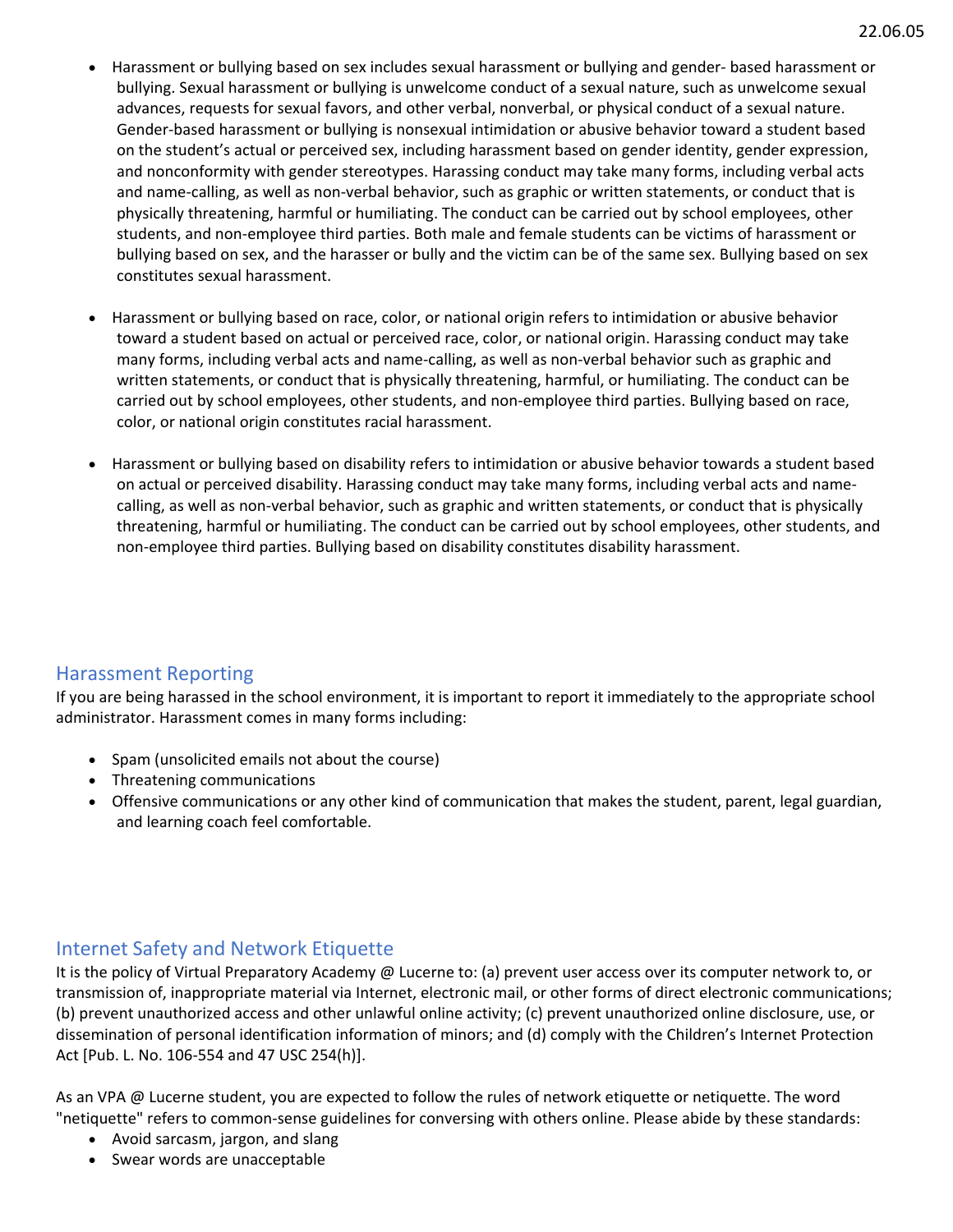- Do not harass or threaten others
- Do not use all capital letters (this is considered yelling)
- Never use derogatory comments, including those regarding race, age, gender, sexual orientation, religion, ability, political persuasion, body type, physical or mental health
- Focus your responses on the questions or issues being discussed, not on the individuals involved
- Be constructive with your criticism, not hurtful
- Review your messages before sending them. Remove easily misinterpreted language and proofread for typos
- Respect other people's privacy
- Do not broadcast online discussions, and never reveal other people's email addresses
- Do not post personal information, (personal information, MySpace, YouTube, Facebook, email address etc.

# <span id="page-16-0"></span>Student Computer Use Policy

Permitted Use

- VPA @ Lucerne shall permit the student and the responsible teaching adult to use the equipment and materials of VPA @ Lucerne solely for the education of the student while enrolled at VPA @ Lucerne and for no other purpose.
- Students and the responsible teaching adult are only permitted to visit websites for the purpose of VPA @ Lucerne related educational research.

Prohibited Use - Only software that is required by VPA @ Lucerne will be allowed on the VPA @ Lucerne computer. All other software will be prohibited.

- Users shall not use the equipment, software, online classrooms, and other materials of VPA @ Lucerne to view, download, save, receive, or send material related to or including any of the following:
- Illegal activities
- Offensive content of any kind, including pornographic material
- Content that promotes discrimination on the basis of race, gender, national origin, age, marital status, sexual orientation, religion, or disability
- Threatening or violent behavior
- Gambling or wagering
- Commercial messages.
- Religious, political, or racial messages
- Messages that misrepresent yourself
- Download of any software on the VPA @ Lucerne computer
- Websites or chat rooms that are not for the purpose of VPA @ Lucerne related education.

# <span id="page-16-1"></span>Materials and Computer Equipment

All instructional materials, including computer equipment and related hardware, are loaned to the student by the VPA @ Lucerne. Students are expected to return all materials using the free shipping labels provided by VPA @ Lucerne should they withdraw from the program.

Families should handle VPA @ Lucerne property with care and should ensure an accurate inventory of these materials is maintained in the home. It is recommended that families save the boxes in which the materials arrived. School computers are only to be used for educational purposes, not for entertainment or other personal purposes. The VPA @ Lucerne shall not provide any funds or other thing of value to the pupil's parent or guardian that a school district could not legally provide to a similarly situated pupil of the school district, or to his or her parent or guardian.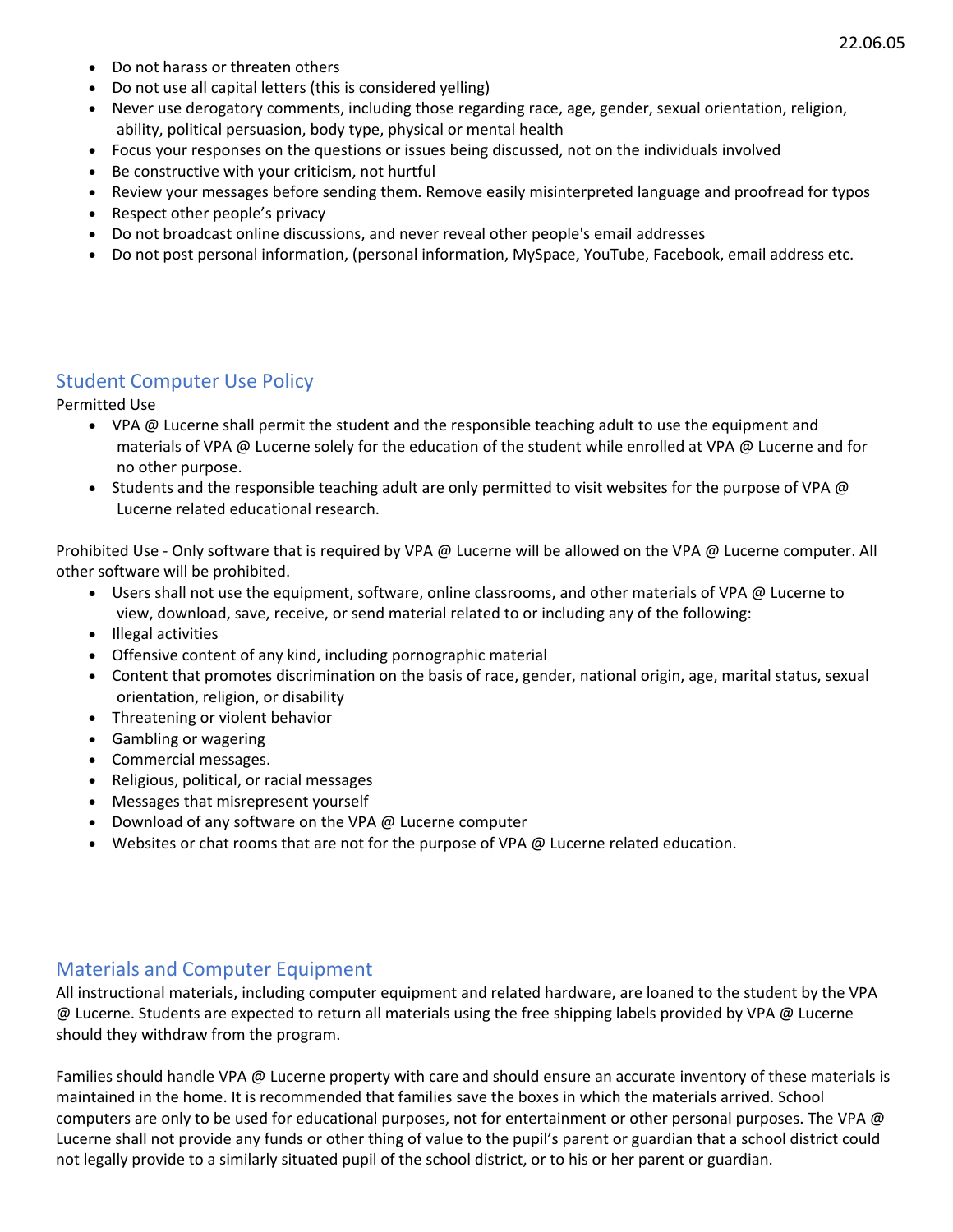# <span id="page-17-0"></span>Uniform Complaint Procedures

VPA @ Lucerne has the primary responsibility to ensure compliance with applicable state and federal laws and regulations and has established procedures to address allegations of unlawful discrimination and complaints alleging a violation of state or federal laws governing educational programs. VPA @ Lucerne shall investigate and see to resolve complaints using policies and procedures known as the Uniform Complaint Procedures (UCP) adopted by our local board.

Under Education Code Section 35186, VPA @ Lucerne complies with the procedure for the filing of complaints concerning deficiencies related to instructional materials, conditions of facilities, and teacher vacancy or misassignment.

A copy of the Board-approved Uniform Complaint Procedure and a complaint form may be obtained, free of charge, by contacting the school. You may also download a copy of the California Department of Education complaint form, along with a copy of the fully policy and procedures from the following Web site:<http://www.cde.ca.gov/re/cp/uc/index.asp>

# <span id="page-17-1"></span>McKinney-Vento

VPA @ Lucerne is committed to supporting school success for all students including those experiencing homelessness. Homeless students are defined as lacking a fixed, regular nighttime residence. Homeless students are provided with enrollment assistance, supplementary academic support, school-related transportation assistance, case management, and referrals to community agencies. Referrals for support can be made by teachers, school staff, and parents/guardians by contacting the school. Disputes should be addressed using the board adopted grievance policy and uniform complaint procedures outlined in this handbook.

# <span id="page-17-2"></span>Students in Foster Care

In effort to provide educational stability VPA @ Lucerne strives to assist any student who is currently placed or newly placed in foster care (either temporary or permanent custody of the state) with the enrollment and registration process, as well as other educational services throughout the student's enrollment in the district. A student who is currently in the conservatorship (custody) of the state and who enroll in the district after the beginning of the school year will be allowed credit by examination opportunities outside the school's established testing windows. A student who is placed in foster care and who is moved outside of the school's attendance boundaries is entitled to continue in enrollment at the school.

# <span id="page-17-3"></span>Special Education Services

The VPA @ Lucerne offers a full continuum of special education supports and services per all appliable federal and state laws. VPA @ Lucerne delivers services based on the students' Individual Education Plan (IEP).

#### Section 504 Accommodation Plans

The Rehabilitation Act of 1973, commonly referred to as "Section 504," is a federal statute that prohibits discrimination against persons on the basis of their disability by institutions that receive financial federal assistance. It states: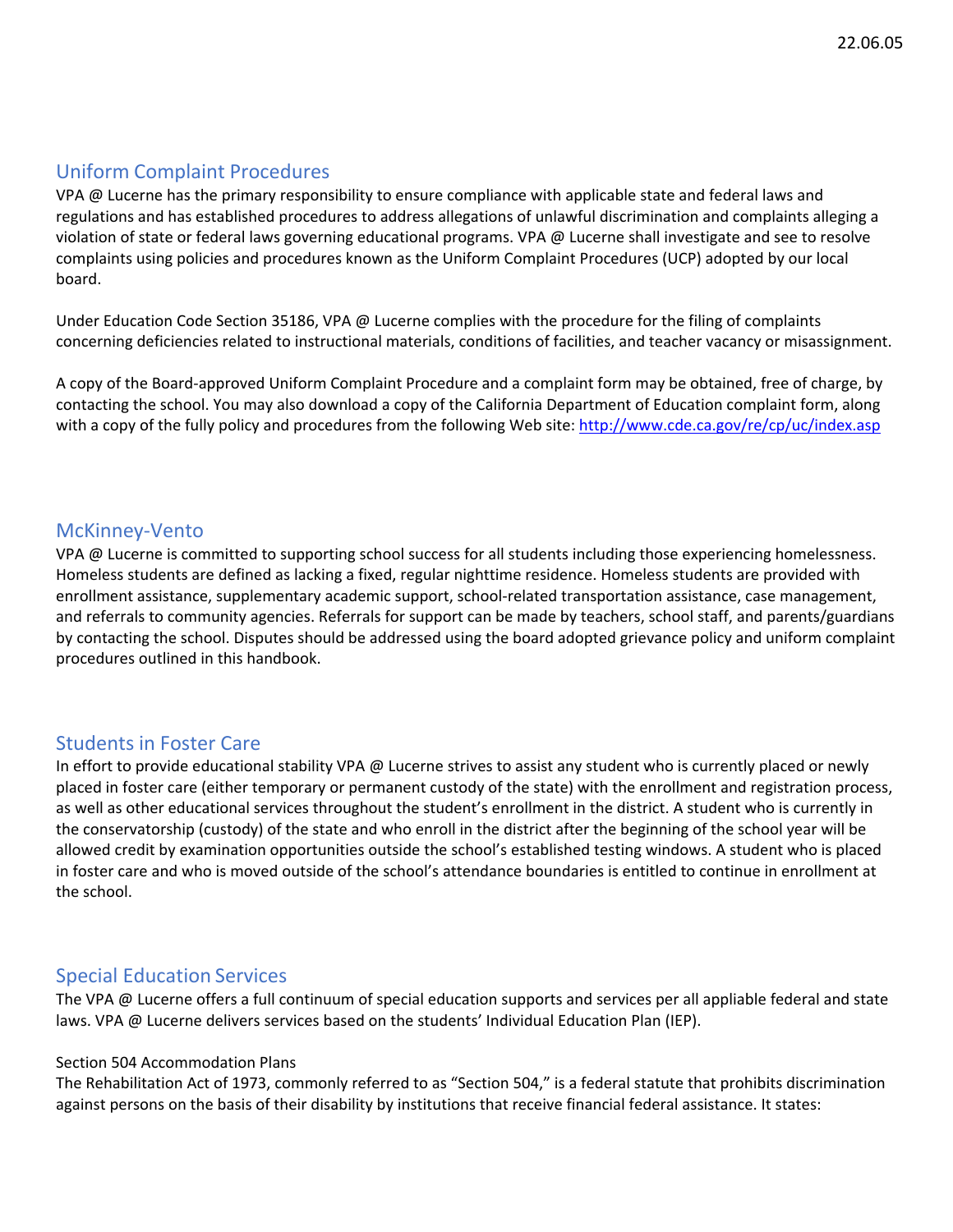No otherwise qualified individual with a disability shall solely by reason of her or his disability, be excluded from the participation in, be denied the benefits of, or be subjected to discrimination under any program or activity receiving Federal financial assistance.

Section 504's purpose is to assure that disabled students have educational opportunities and benefits equal to those provided to non-disabled students. An eligible student under Section 504 is a student who has a physical or mental impairment that substantially limits a major life activity. If a student is covered by Section 504, schools must provide such accommodations as are necessary to ensure that the student has equal access to services, programs, and activities offered by the school. Section 504 protects students from discrimination on the basis of disability to a similar extent as the Americans with Disabilities Act (ADA).

## <span id="page-18-0"></span>Student Records

Your student's records may be viewed at any time pursuant to the Notification of Rights under FERPA. Please provide our school with five (5) days' notice so that the record may be pulled. The record must be viewed in the presence of a VPA @ Lucerne administrative staff member.

Students who transfer into the VPA @ Lucerne will complete the Release of Student Records form included in the student enrollment process. The school will send this form to your student's previous school upon receipt to obtain your student's records. It is the responsibility of your previous school to mail the records to the VPA @ Lucerne offices at that time.

Should you decide to withdraw from the VPA @ Lucerne and transfer to a new school, your new school will contact the VPA @ Lucerne Registrar to request your student's records and we will mail the records to them.

Should you decide to withdraw from the VPA @ Lucerne and teach in the home, please contact the School Registrar and we will mail a copy of your student records to you.

# <span id="page-18-1"></span>Testing & Assessment

All students enrolled will be required to take iReady assessments. This tool is utilized by teachers to align curriculum to the support academic achievement and

iReady can be used for diagnostic and benchmark assessments. Additionally, this diagnostic assessment identifies which students are experiencing difficulties with specific skills and provides actionable data and reports to guide teachers in adjusting and aligning instruction and supports. i-Ready automatically updates data reports every time a student completes a diagnostic assessment in the system so teachers can keep track of each student's skills progression, adjust instruction if needed, and gauge each student's growth towards their target and projected estimates for the year.

# <span id="page-18-2"></span>State Standardized Tests

VPA @ Lucerne administers all standardized testing required by the State of California for public schools. The results of testing help to guide individual and school-wide instruction. State Testing is used to track and evaluate student mastery of grade-level academic content standards (the standards detail what students in each grade level are expected to know) in English Language Arts, Math, and as they advance in grade levels, Science and Social science.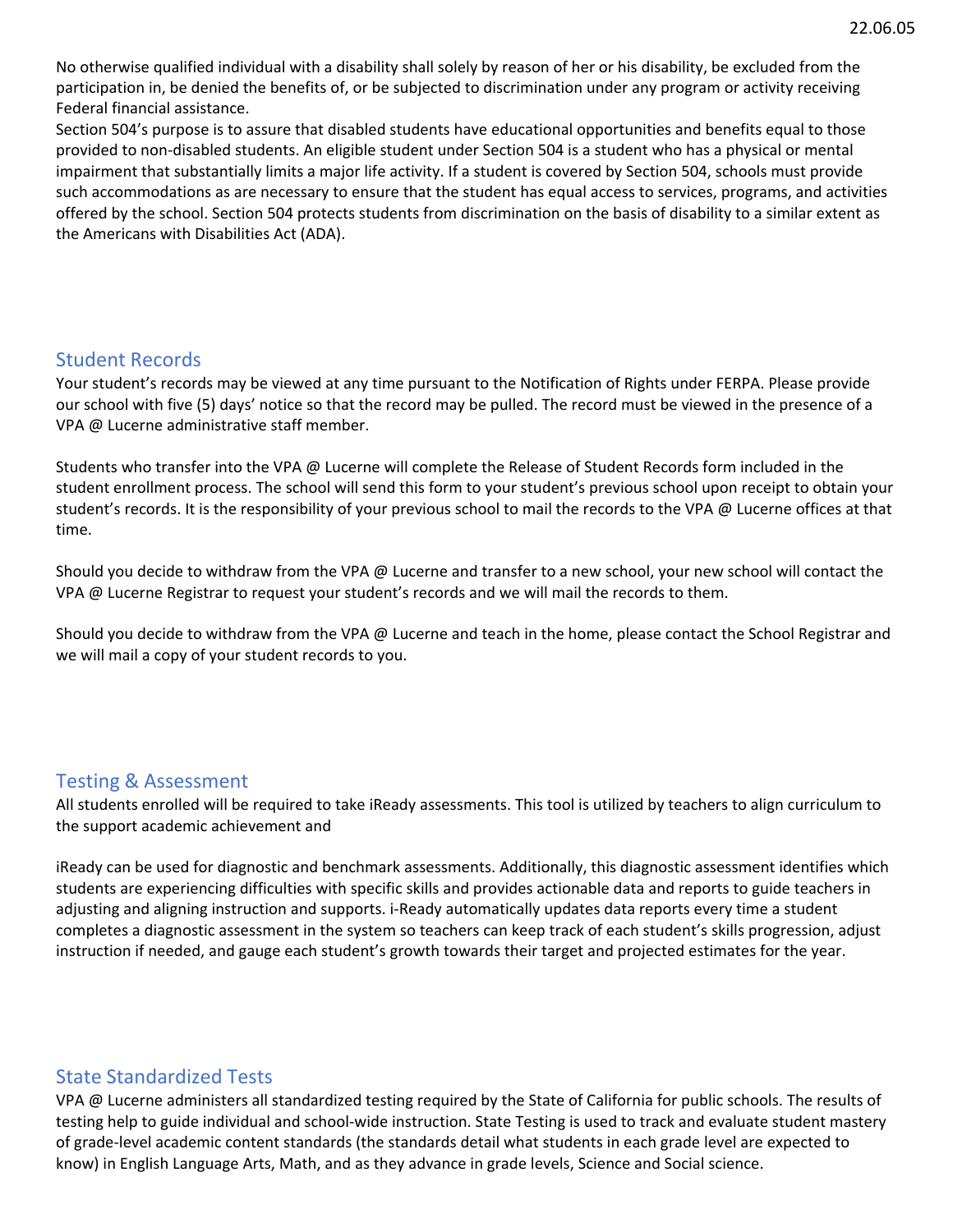Qualifying students with special needs are offered alternative standardized tests.

Participation rates are critical to the success of our school. A public school is required to achieve a participation rate of 95% on any state testing. If a school has less than 95% of its students participate in any assessment, the school runs the risk of receiving a serious penalty by the state of California. VPA @ Lucerne utilizes all assessment date to further drive instruction and support academic achievement.

The VPA @ Lucerne faculty administers all state standardized test at facilities located within driving distance of your home. A testing schedule is provided in our school calendar. Individual student performance results on statewide achievement testing will be distributed to both parents and teachers in a timely manner.

# <span id="page-19-0"></span>Academic Integrity (Dishonesty & Plagiarism)

#### **Academic Dishonesty and Plagiarism:**

• This includes cheating, plagiarism, and any attempt to obtain credit for academic work through fraudulent, deceptive, or dishonest means.

#### **Some examples of this include:**

- Using another's work and claim as your own
- Submitting the same assignment to more than one course
- Copying from text, web site or other course material
- Using or attempting to use unauthorized materials, information, or study aids in any academic exercise
- Hiring someone to write a paper
- Buying a paper or project
- Sharing files
- Copying from another person's work
- Turning in another person's work
- Letting a partner do all the work and putting your name on it
- Letting a parent or mentor complete your assignments
- Asking for answers in a chat room
- Asking for answers in a threaded discussion
- Using an online translator or foreign language dictionary during examinations
- Allowing someone else to log into your account to complete your work
- Logging into someone else's account to complete their work

Plagiarism is the presentation of someone else's ideas or work as one's own. This constitutes as fraud or theft.

Plagiarism or academic dishonesty in any form is a grave offense and will not be tolerated.

### <span id="page-19-1"></span>Live Instruction

Live instruction is assigned to students in all grade levels and is provided by a credentialed VPA @ Lucerne teacher. This is in conjunction with the instructional support that is being provided by the student's Learning Coach. Each student's individual schedule may vary depending on grade, assessment scores, teacher assignment, etc. VPA @ Lucerne adheres to the minimum daily instructional time requirements recommended by the state of California. However, increase daily instructional time may be necessary to meet the individual needs of each student.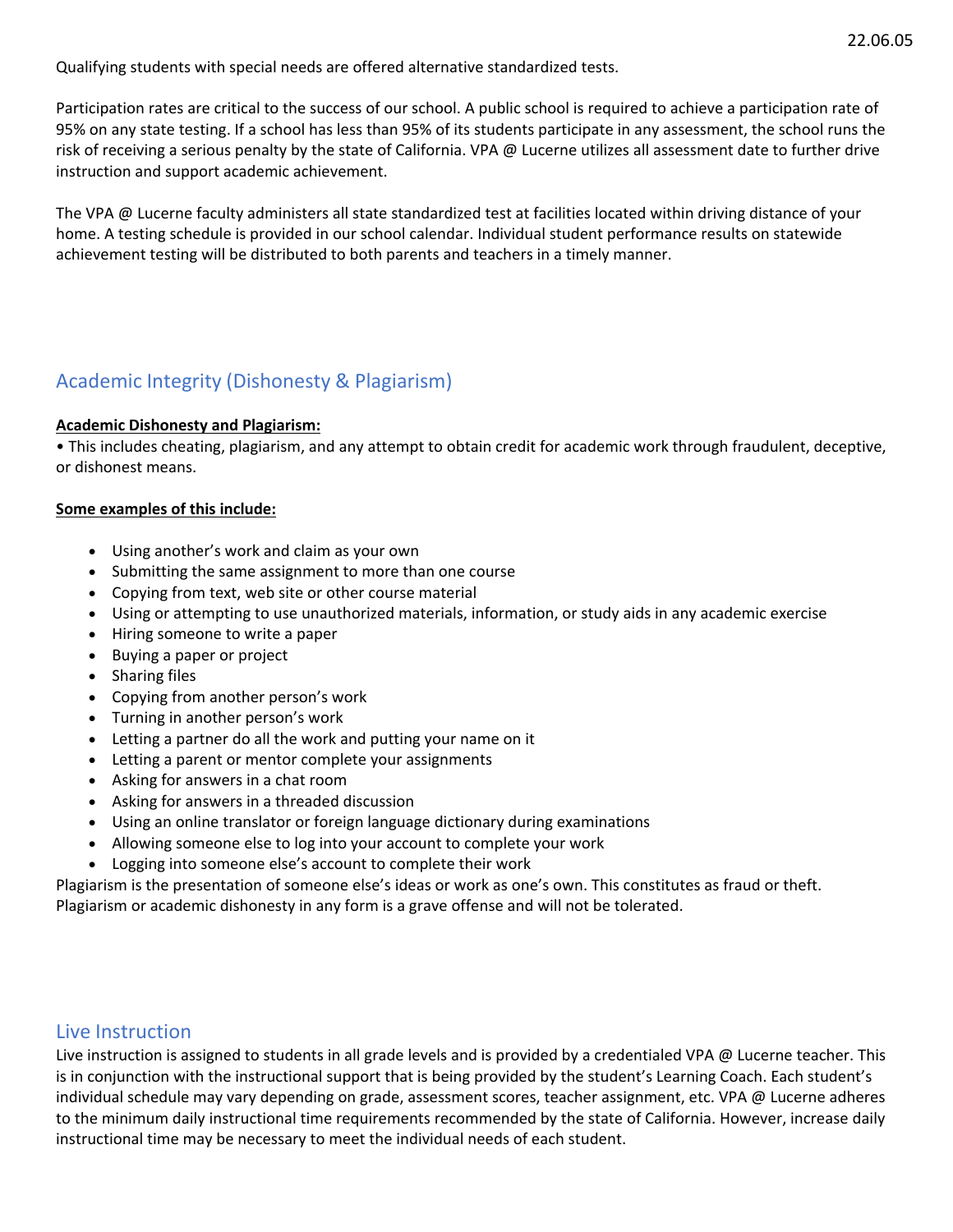# <span id="page-20-0"></span>Student Achievement

The goal of VPA @ Lucerne is to educate your student. We cannot be successful if your student does not participate in school.

Attending an independent student programs requires that students be able to complete their work as outlined in the enrollment requirements. If students are unable to complete their assignments as assigned, it may be an indication that independent study is not an appropriate placement.

To have successful progress in each class:

- Student will complete and/or submit all lessons in each course
- Student will attend required live sessions
- Student will make continuous progress (actively engaged, completing assignments, and submitting assignments) in each course
- Student must submit coursework at the direction of the teacher
- During travel time student must be progressing (activity engaged and completing assignments) in the curriculum.

If a student is not actively participating in VPA  $\omega$  Lucerne can be withdrawn for not meeting enrollment requirements.

# <span id="page-20-1"></span>Student Work Portfolios

To measure student achievement and growth, as well as meet state independent study guidelines, student work portfolios will be created and maintained by your student's teacher. Your teacher will collect and evaluate your student's assignments on a frequent and regular based during each learning period. Your teacher may request to receive student's coursework by file sharing, email and at conferences. It is imperative that you work closely with your teacher to submit all requested coursework for evaluation on a regular, on-going basis. A portion of the collected coursework is stored as part of your student's cumulative file and is maintained in the VPA @ Lucerne's office, as required by the state of California.

Below are the qualifications of acceptable student coursework:

- Original student work, in the student's own handwriting
- Student work is neat and organized (age-appropriate)
- Includes the student's name, date, unit and lesson or assignment description
- Is reflective of work as assigned on the quarterly assignment plan and completed within the appropriate learning period/quarter
- Student work is evaluated and scored by the parent/guardian/learning coach using the answer keys, which ca be found within the lesson content or as supplied by your student's teacher.
- Is submitted according to the deadlines established by the VPA @ Lucerne teacher

Failure to provide student work regularly as requested by VPA @ Lucerne staff may indicate that independent study is not the appropriate placement for your student.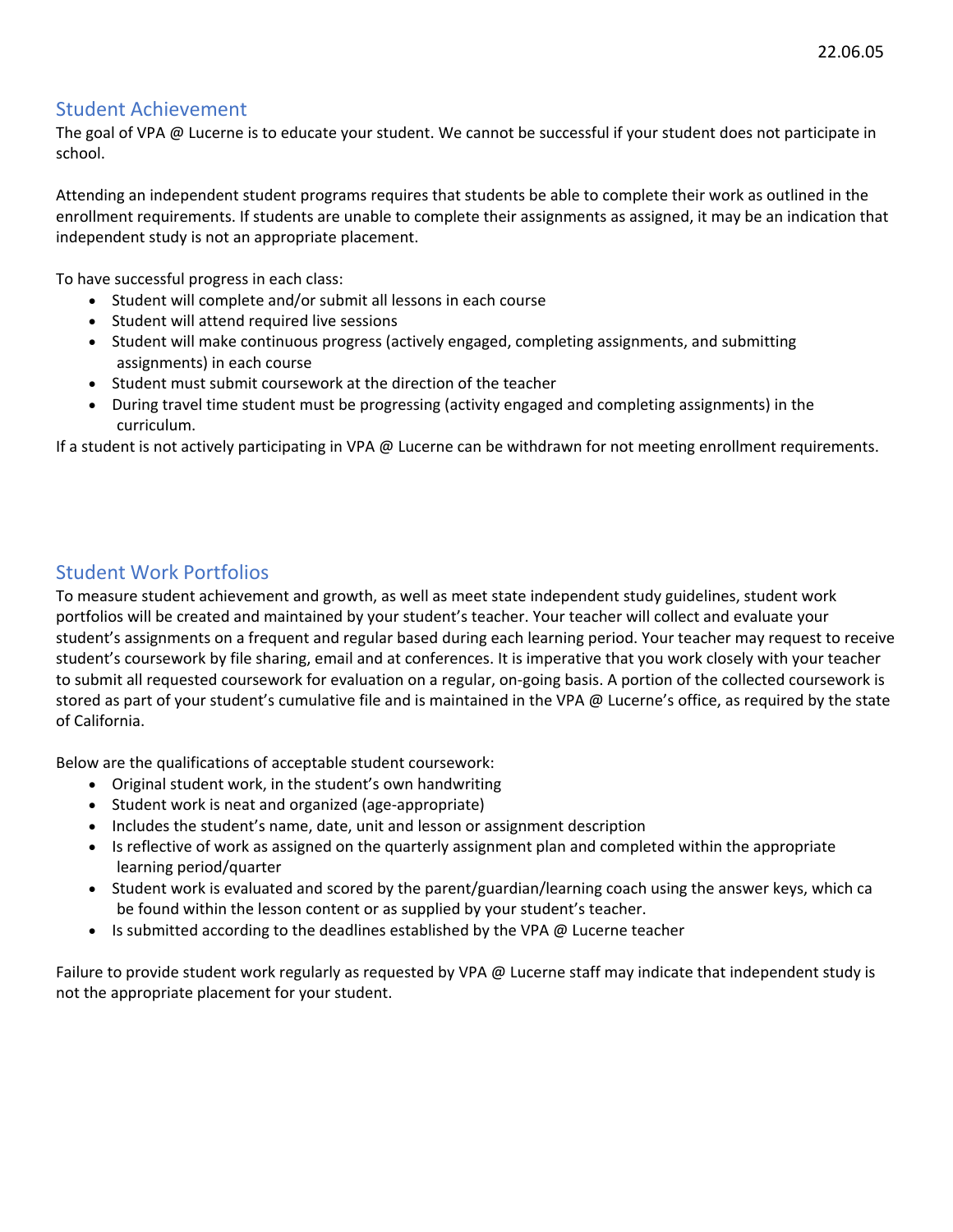# <span id="page-21-0"></span>Virtual Preparatory Academy at Lucerne Independent Study Policy

Virtual Preparatory Academy at Lucerne ("Charter School") shall offer independent study to meet the educational needs of pupils enrolled in the charter school. Independent study is an alternative education program designed to teach the knowledge and skills of the core curriculum. Virtual Preparatory Academy at Lucerne shall provide appropriate existing services and resources to enable pupils to complete their independent study successfully.

The Charter School will provide content to students aligned to grade level standards that is provided at a level of quality and intellectual challenge substantially equivalent to in-person instruction. For high school students, this includes access to all courses offered by the Charter School for graduation and approved by the University of California or the California State University as creditable under the A–G admissions criteria.

The following written policies have been adopted by the Board for implementation at the Charter School:

1. A school district or county office of education (or charter school) may not be eligible to receive apportionments for independent study by pupils unless it has adopted policies that include the following:

a. For pupils in all grade levels offered by the Charter School, the maximum length of time that may elapse between the time an assignment is made and the date by which the pupil must complete the assigned work shall be 3 - 5 school days.

The level of satisfactory educational progress and/or the number of missed assignments that will result in an evaluation being conducted to determine whether it is in the best interest of the student to remain in Independent Study shall be 3 assignments failing to meet the defined satisfactory educational progress, as detailed below, and/or 3 missed assignments respectively. A written record of the findings of any evaluation conducted pursuant to this policy shall be treated as a mandatory interim pupil record. This record shall be maintained for a period of three years from the date of the evaluation and if the pupil transfers to another California public school, the record shall be forwarded to that school.

2. A level of satisfactory educational progress that will be allowed before an evaluation is conducted to determine whether it is in the best interest of the pupil to remain in independent study.

a. The pupil's achievement and engagement in the independent study program, as indicated by the pupil's performance on applicable pupil level measures of pupil achievement and pupil engagement set forth in paragraphs (4) and (5) of subdivision (d) of Section 52060.

b. The completion of assignments, assessments, or other indicators that evidence that the pupil is working on assignments.

c. Learning required concepts, as determined by the supervising teacher.

d. Progressing toward successful completion of the course of study or individual course, as determined by the supervising teacher.

3. The provision of content aligned to grade level standards, quality and intellectual challenge substantially equivalent to in-person instruction. For high schools, this shall include access to all courses offered by the local educational agency for graduation and approved by the University of California or the California State University as creditable under the A–G admissions criteria.

4. Procedures for tiered reengagement strategies for all pupils who are not generating attendance for more than 3 school days or 60 percent of the instructional days in a school week, or who are in violation of the written agreement. These procedures shall include, but are not necessarily limited to, all of the following: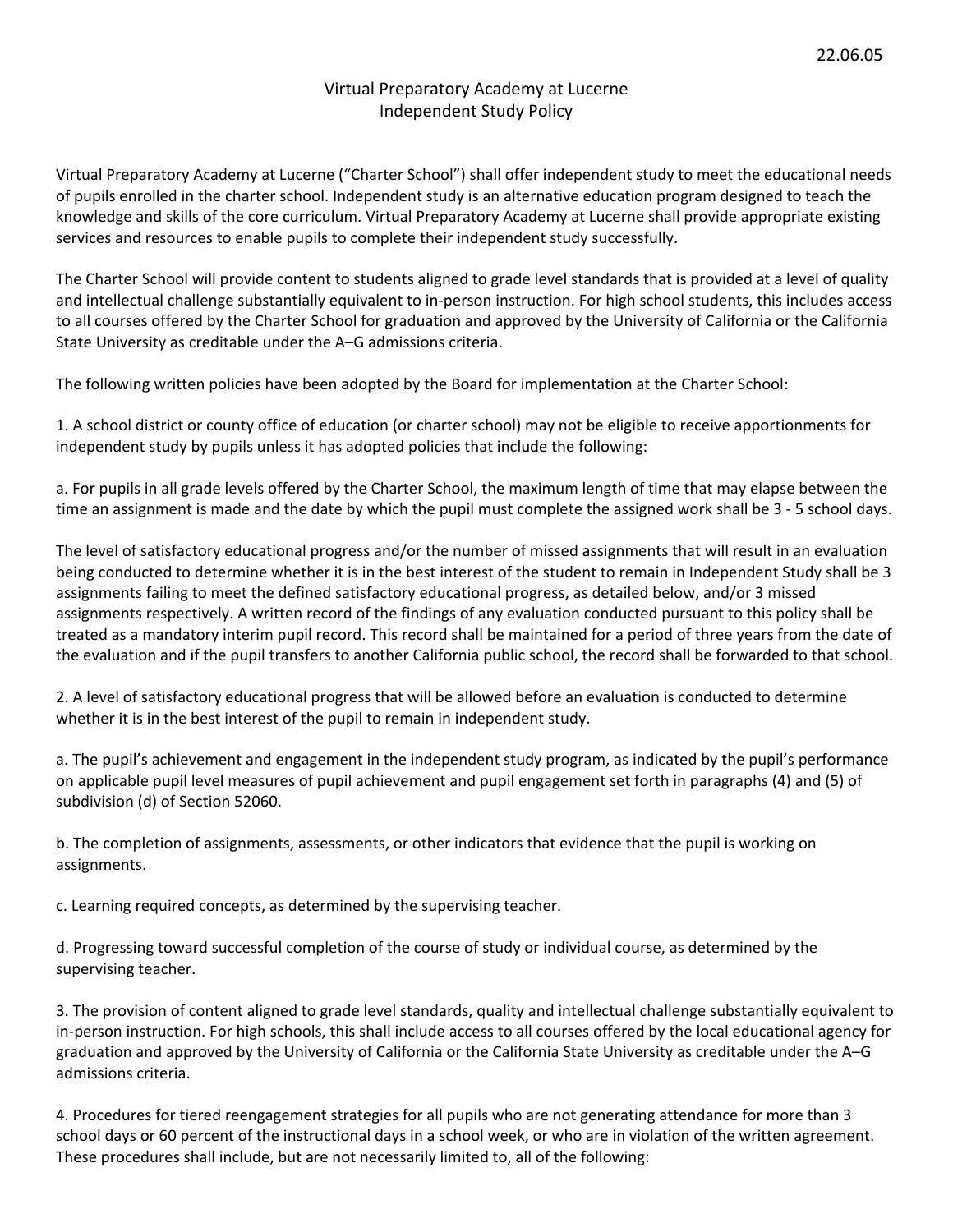a. Verification of current contact information for each enrolled pupil.

b. Notification to parents or guardians of lack of participation within one school day of the absence or lack of participation.

c. A plan for outreach from the school to determine pupil needs, including connection with health and social services as necessary.

d. If the student has failed to complete assignments during any period of 10 school days or is failing to make satisfactory educational progress as defined herein, the Charter School will schedule a student-parent-educator conference (a meeting involving all individuals who signed the student's written independent study agreement) to review the student's agreement and reconsider the independent study program's impact on the student's achievement and wellbeing.

5. Based on each student's grade level, their assigned teacher of record will offer opportunities for synchronous instruction and/or daily live interaction at least as frequently as set forth below. "Live interaction" means interaction between the student and Charter School staff, and may include peers, to maintain school connectedness. Examples of live interaction include check-ins, progress monitoring, provision of services, and instruction, and live interaction can be in-person or in the form of internet or telephonic communication.

a. For pupils in transitional kindergarten through grade 3, inclusive, the school will offer students opportunities for daily synchronous instruction for all pupils throughout the school year.

b. For pupils in grades 4 through 8, inclusive, the school will provide opportunities for both daily live interaction and at least weekly synchronous instruction for all pupils throughout the school year.

c. For pupils in grades 9 through 12, inclusive, the school will provide opportunities for at least weekly synchronous instruction for all pupils throughout the school year.

The Charter School will document each student's participation in live interaction and synchronous instruction on each school day, as applicable, in whole or in part. A student who does not participate in independent study on a school day will be documented as non-participatory for that school day.

6. In the event a family decides to return to in-person instruction, within 5 instructional days, the school will provide the family with a transitional plan with including, but not limited, resources such as contact information for their school of residence, other classroom based educational opportunities, and wellness support.

7. A requirement that a current written agreement for each independent study pupil shall be maintained on file including all legal requirements (see Master Agreement below).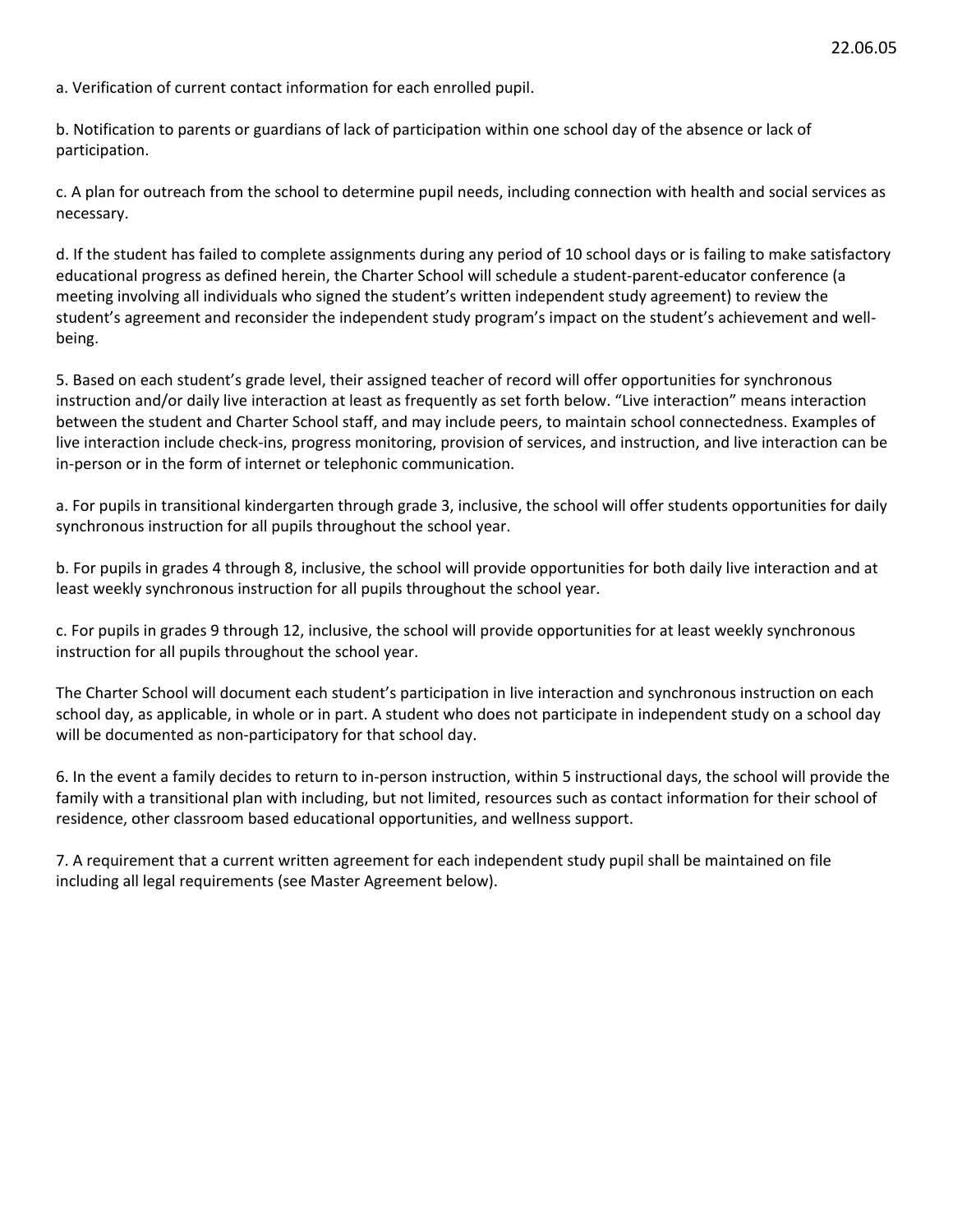## <span id="page-23-0"></span>Master Agreement Policy

A current written agreement for each independent study pupil shall be maintained on file including, but not limited to, all of the following:

1. The manner, time, frequency, and place for submitting a pupil's assignments, for reporting the pupil's academic progress, and for communicating with a pupil's parent or guardian regarding a pupil's academic progress.

2. The objectives and methods of study for the pupil's work, and the methods used to evaluate that work.

3. The specific resources, including materials and personnel, that will be made available to the pupil. These resources shall include: confirming or providing access to all pupils to the connectivity and devices adequate to participate in the educational program and complete assigned work.

4. A statement of the policies adopted pursuant to subdivisions (a) and (b) regarding the maximum length of time allowed between the assignment and the completion of a pupil's assigned work, the level of satisfactory educational progress, and the number of missed assignments allowed before an evaluation of whether or not the pupil should be allowed to continue in independent study.

5. The duration of the independent study agreement, including the beginning and ending dates for the pupil's participation in independent study under the agreement. No independent study agreement shall be valid for any period longer than one school year.

6. A statement of the number of course credits or, for the elementary grades, other measures of academic accomplishment appropriate to the agreement, to be earned by the pupil upon completion.

7. A statement detailing the academic and other supports that will be provided to address the needs of pupils who are not performing at grade level, or need support in other areas, such as English learners, individuals with exceptional needs in order to be consistent with the pupil's individualized education program (IEP) or plan pursuant to Section 504 of the federal Rehabilitation Act of 1973 (29 U.S.C. Sec. 794), pupils in foster care or experiencing homelessness, and pupils requiring mental health support.

8. The inclusion of a statement in each independent study agreement that independent study is an optional educational alternative in which no pupil may be required to participate. In the case of a pupil who is referred or assigned to any school, class, or program pursuant to Section 48915 or 48917, the agreement also shall include the statement that instruction may be provided to the pupil through independent study only if the pupil is offered the alternative of classroom instruction.

9. Each independent study agreement shall be signed, before the commencement of independent study, by the pupil, the pupil's parent, legal guardian, or caregiver, if the pupil is less than 18 years of age, the certificated employee who has been designated as having responsibility for the general supervision of independent study, and all persons who have direct responsibility for providing assistance to the pupil. For purposes of this paragraph "caregiver" means a person who has met the requirements of Part 1.5 (commencing with Section 6550) of Division 11 of the Family Code.

10. Each signature required for an independent study agreement shall be dated as required by Title 5 California Code of Regulations Section 11702. An agreement is not in effect until it is complete as to all terms, signed and dated.

Before signing an independent study agreement, and upon the request of the parent or guardian of a student, the Charter School shall conduct a phone, videoconference, or in- person student-parent-educator conference or other school meeting during which the student, parent or guardian may ask questions about the educational options, including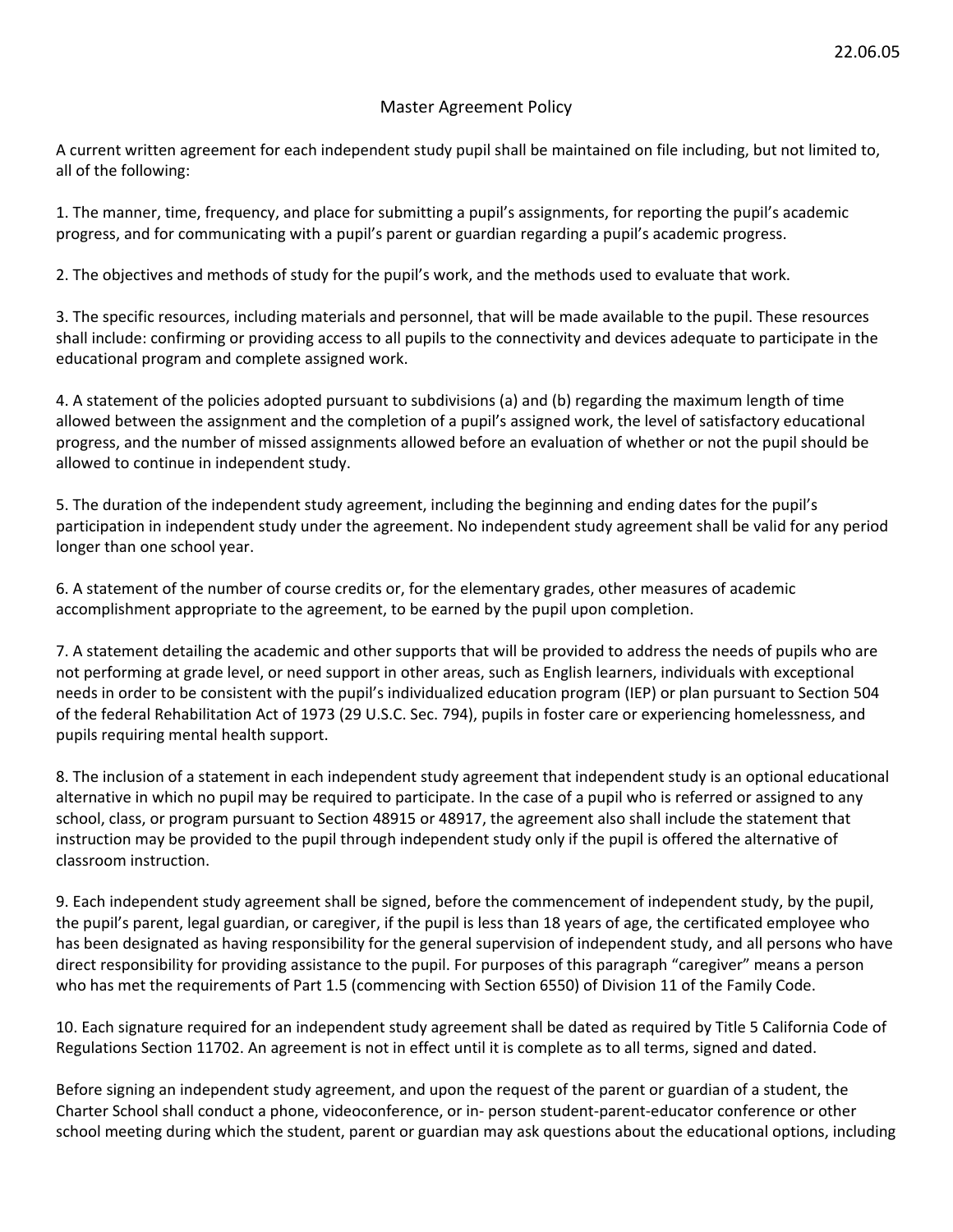which curriculum offerings and nonacademic supports will be available to the student in independent study, before making the decision about enrollment or disenrollment.

The Head of School shall establish regulations to implement these policies in accordance with the law.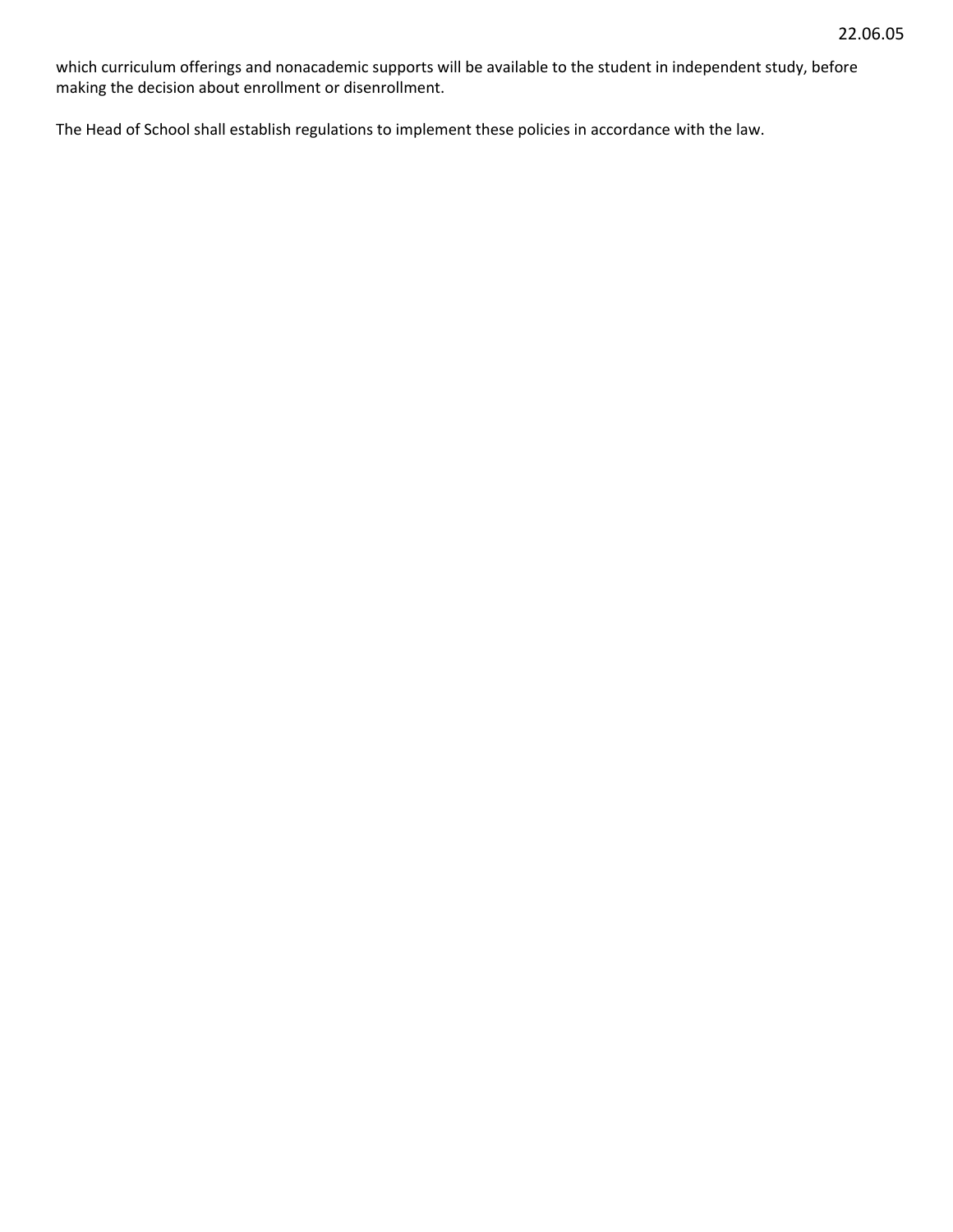

### <span id="page-25-0"></span>**MISSED ASSIGNMENT POLICY**

Per California Education Code Section 51747, Virtual Preparatory Academy at Lucerne Charter School ("School") maintains a board policy establishing three (3) assignments during any period of five (5) school days as the number of missed assignments that will be allowed before an evaluation is conducted to determine whether it is in the best interest of the pupil to remain in independent study.

#### **Evaluation After Missed Assignments**

After three missed (3) assignments during any period of five (5) school days an evaluation will be conducted by the Principal and/or designee and supervising teacher to determine whether it is in the best interests of the pupil to remain enrolled in independent study. The evaluation may include but is not limited to the review of the following:

- 1) Attendance based on completion of assignments as quantified by the assigned supervising teacher;
- 2) Demonstration of skills on assignments;
- 3) Standardized test scores;
- 4) Written tests and reports if appropriate;
- 5) Oral or written presentations;
- 6) Pupil's attitude toward learning and achievement;
- 7) Punctual attendance at scheduled appointments;
- 8) Ability to meet scheduled appointments;
- 9) Preparedness for scheduled appointments;
- 10) Pupil demonstration of adequate and appropriate progress toward academic goals;
- 11) Common Core State Standards;
- 12) Appropriate learning environment;
- 13) Parent(s) ability to support pupil learning in the home.

As part of the evaluation process, the pupil, parent(s), guardian(s) or if the pupil is a foster child or youth or a homeless child or youth, the pupil's educational rights holder (all generally referred throughout as "Parent(s)") will be invited to present evidence to the individual or individuals conducting the evaluation. During this meeting, the School will determine whether it is in the best interest of the pupil to remain in independent study. A written record of the findings of any evaluation made pursuant to this subdivision shall be maintained in the pupil's mandatory interim record.

#### **Additional Consideration for Pupils with a Section 504 Plan or IEP**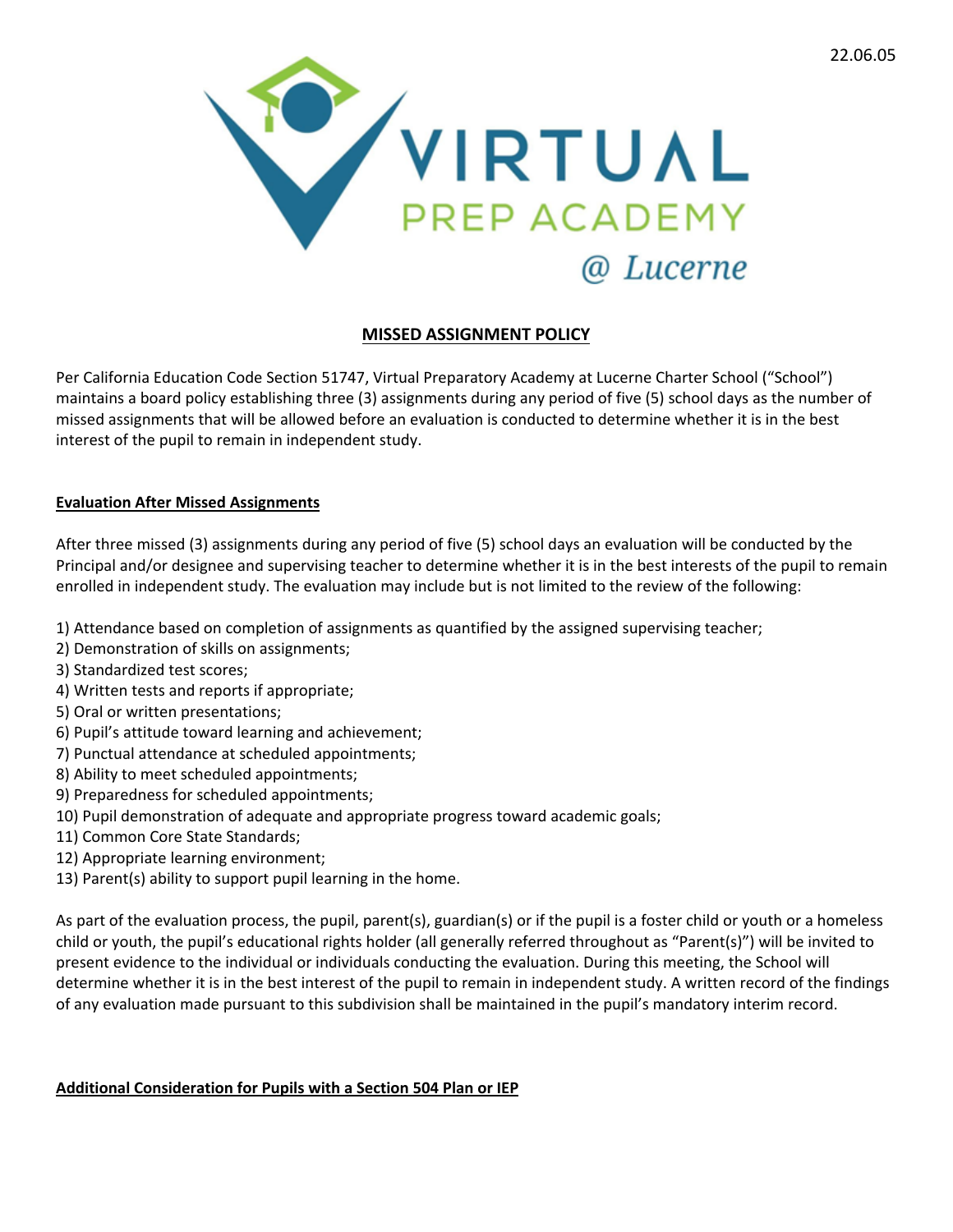If the School recommends removal from independent study as a result of the Evaluation After Missed Assignments and the pupil has a Section 504 Plan or IEP, the School shall schedule an IEP meeting or Section 504 meeting (as applicable) following applicable legal timelines, to determine the following:

1) Whether the missed assignments were caused by or had a direct and substantial relationship to the pupil's disability; or

2) Whether the missed assignments were the direct result of the School's failure to implement the IEP or Section 504 Plan, as applicable.

If the answer to either (1) or (2), above, is yes, then the missed assignments are a manifestation of the pupil's disability and the School will follow applicable state and federal laws to ensure that the pupil is offered a free appropriate public education.

If the answer to both (1) and (2), above, is no, then the pupil may be removed from independent study consistent with this policy.

This meeting may be combined with the Evaluation After Missed Assignments at the discretion of the School.

### **Notice of Decision and Opportunity to Request a Hearing Prior to Removal**

Once the evaluation is complete, if it is determined that it is not in the best interest of the pupil to remain enrolled in the independent study program, the Parent(s) shall be notified in writing of the School's intent to remove the pupil as it is not in their best interest to remain in independent study. The Notice shall be in the native language of the Parent(s) and provided no less than five (5) schooldays before the effective date of pupil's removal. The Notice shall include the following:

1) The School's intent to remove the pupil as it is not in their best interest to remain in independent study.

2) The opportunity of the Parent(s) to request a hearing that follows the same procedures as the School's disciplinary hearing. Parent(s) (or the pupil if over 18) must submit the request for hearing writing within five (5) calendar days from the date of the Notice.

3) If Parent(s) or pupil over 18 requests a hearing:

a. It will be scheduled following the School's expulsion hearing procedures as outlined in the School's approved charter. b. The pupil shall remain enrolled and shall not be removed until the School issues a final decision.

4) If no hearing is requested, the pupil shall be removed from the school on the date listed on the notice.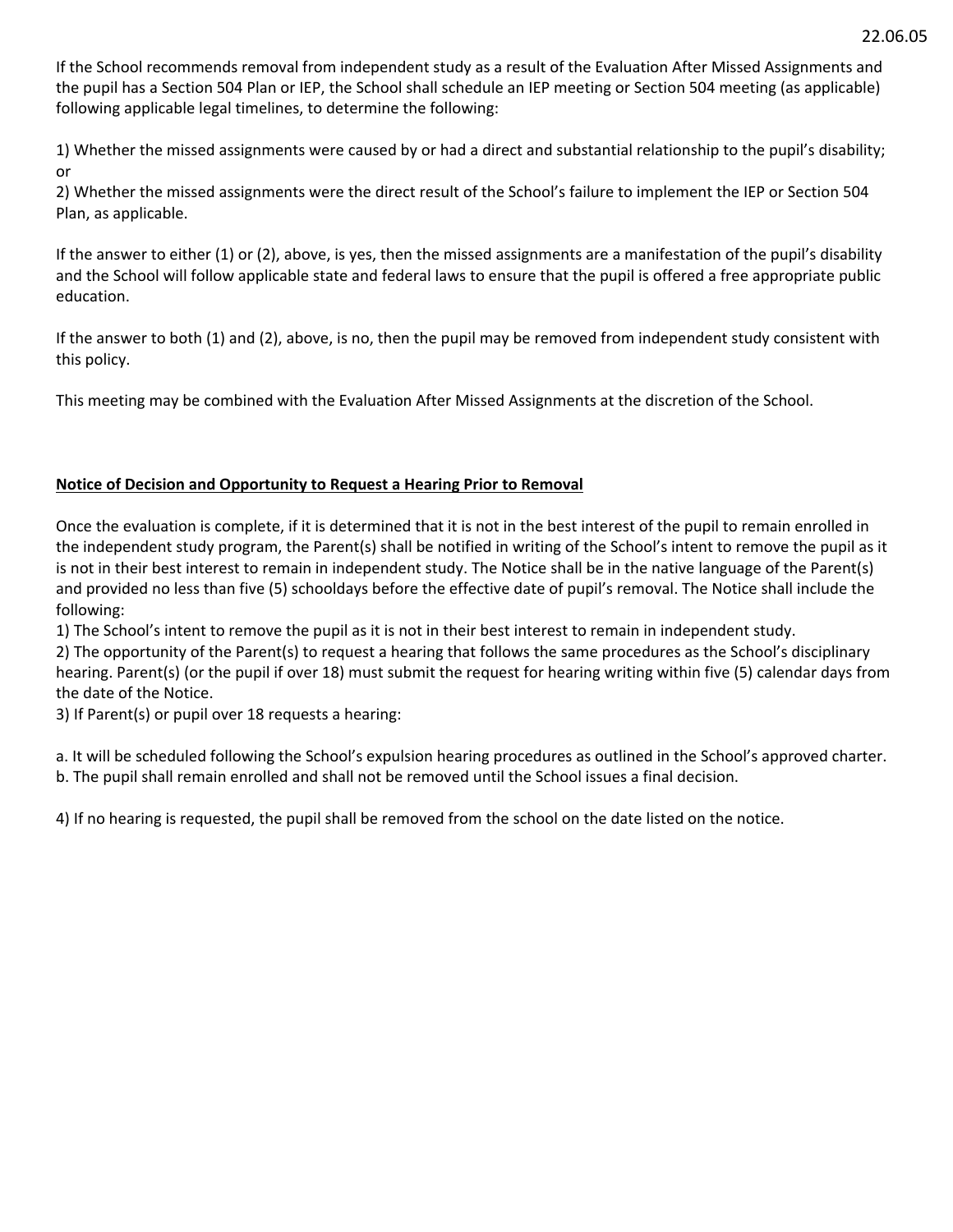# <span id="page-27-0"></span>Release of Liability

Through acknowledgement and receipt of the Parent/Guardian and Student Handbook, you are hereby providing permission for your student to participate in state testing.

The undersigned parent or guardian assumes all risks in connection with the student's participation in any and all of the Virtual Preparatory Academy @ Lucerne activities. I, the undersigned, intending to be legally bound, do hereby for myself and heirs, executors, administrators and assigns, forever waive release and discharge the Virtual Preparatory Academy @ Lucerne, it's officers, employees and agents from all liability, claims or demands for any damage, loss or injury to the student, the student's property, or parent's property or to myself in connection with participation in these activities, unless caused by the negligence of the Virtual Preparatory Academy @ Lucerne. I do hereby certify that to the best of my knowledge and belief said minor is in good health. In case of illness or accident, permission is granted for emergency treatment to be administered. It is further understood and agreed that the undersigned will assume full responsibility for any such action, including payment of costs. If the student has or has had any of the following allergies, medicine reactions or unusual physical condition which should be made known to a treating physician or which could limit participation please notify the school in writing so it can be maintained in the student's file.